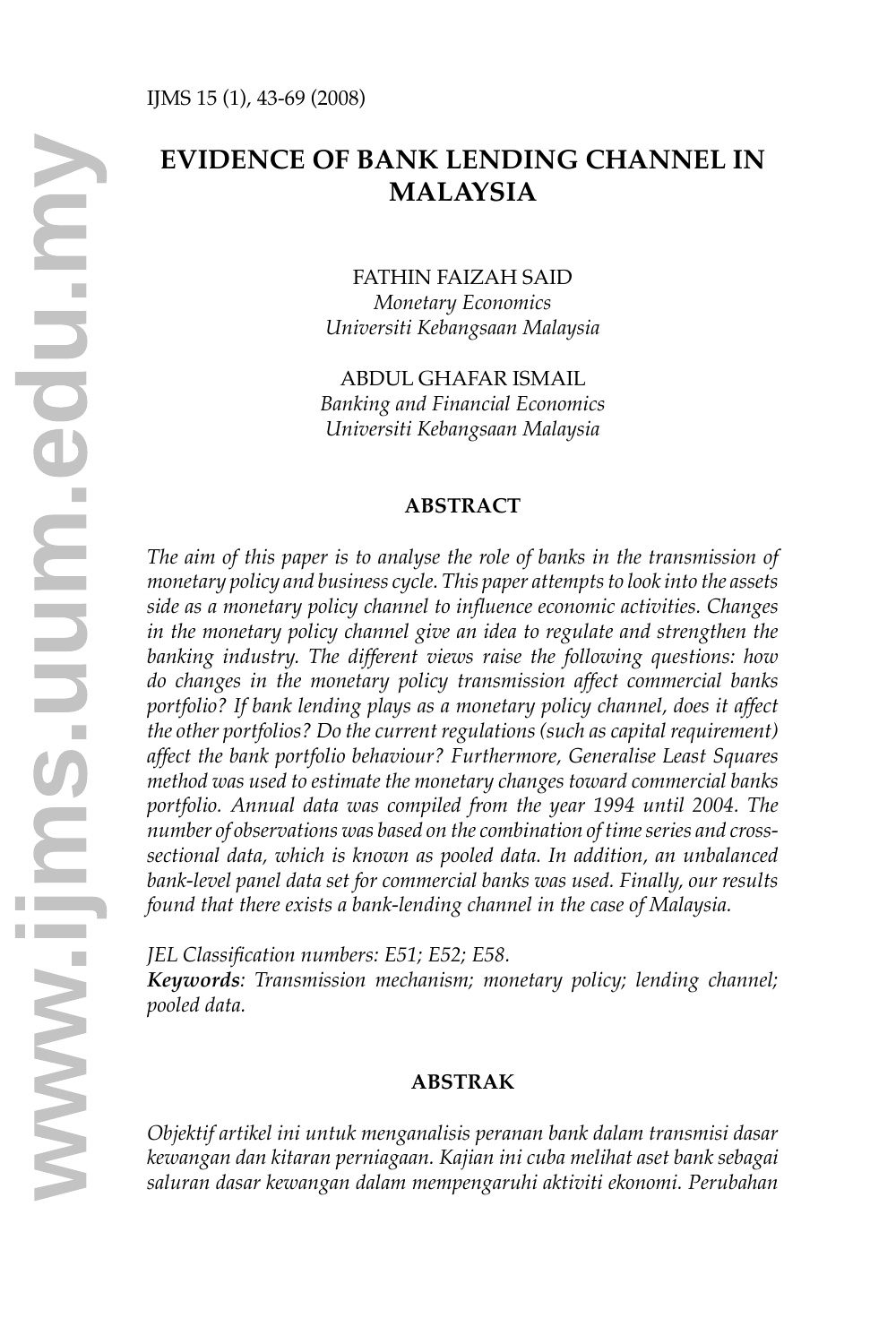*saluran dasar kewangan ini memberikan idea untuk meregulasikan dan memperkukuhkan industri perbankan. Pandangan yang berbeza telah menghasilkan beberapa persoalan kajian seperti berikut: bagaimana perubahan dalam transmisi dasar kewangan mempengaruhi portfolio bank perdagangan? Jika pinjaman bank memainkan peranan dalam saluran dasar kewangan, adakah ia akan mempengaruhi portfolio lain? Adakah regulasi semasa (seperti keperluan modal) mempengaruhi gelagat portfolio bank? Selain itu, kaedah kuasa dua terkecil umum akan digunakan bagi menganggarkan perubahan kewangan terhadap portfolio bank perdagangan. Data tahunan digunakan dari tahun 1994 hingga 2004. Bilangan sampel yang digunakan adalah berdasarkan kombinasi data siri masa dan keratan rentas yang juga dikenali sebagai kumpulan data. Tambahan lagi, data panel tahap-bank perdagangan yang tidak seimbang akan digunakan. Akhir sekali, kajian ini telah membuktikan wujud saluran pinjaman bank bagi kes di Malaysia.*

### **INTRODUCTION**

There has been long determined and interest on the role of banks in the transmission of monetary policy and business cycle. For example, Keynes (1936) found that money plays an important role in economic growth. Furthermore, Gurley and Shaw (1995) began to redirect attention toward the overall interaction between financial structure and real activity, emphasising financial intermediation, particularly the role of financial intermediaries in the *credit supply process* as opposed to the money supply process. Several important papers that supported this idea were Kuh and Meyer (1963); Tobin and Dolde (1963); Brainard and Tobin (1963); Minsky (1975); Kindleberger (1978); and Tobin (1975).

However, Bernanke and Blinder (1988) produced another view that looked into the assets side as a monetary policy channel to influence economic activities. For example, in a monetary contraction, bank reserves decrease because of reserve requirements and reduced deposits. Consequently, it may increase the short-term and longterm interest rates and also reduce the supply of bank loans. If bankdependent borrowers are dominant, the reduction in loan supply would reduce the investments and thereby economic activity.

Besides that, according to balance sheet channel Bernanke and Gertler (1989), monetary policy can affect a borrower's financial position or net worth, thereby influencing the costs of external finance to the borrower (arising from the loss of creditworthiness). For example, an **<sup>w</sup>**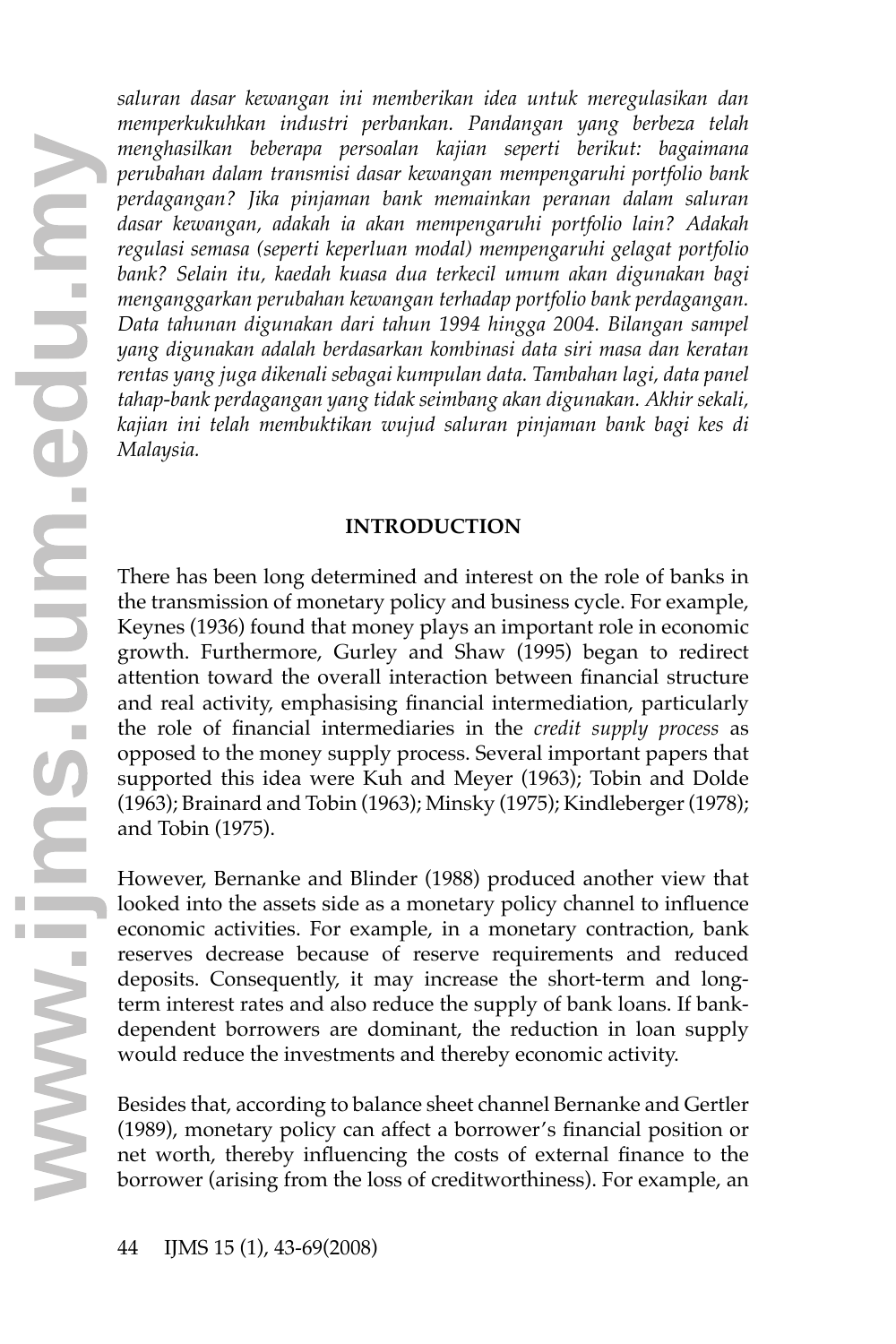increase in the bank's interest rate would consequently decrease the borrowers' investment and spending plan.

However, the recent study made by Altunbas, Fazylov, and Molyneux (2002) found that across the EMU systems, undercapitalised banks (of any size) tend to respond more to change in policy. Furthermore, Huang (2003) analysed the cross-section differences between bankdependent and non-bank-dependent listed companies, and between listed and non-listed companies. Their results concluded that small firms bear most of the reductions in bank loan supplies, and since they do not have many alternatives to bank finance, they suffer more from monetary tightening than big firms. Furthermore, he found that big, non-bank-dependent firms can benefit more from the bank-firm relationship than small, bank-dependent firms.

Changes in the monetary policy channel give an idea on how to regulate and strengthen the banking industry. Thus, several questions can be highlighted: how do changes in the monetary policy tools affect the bank portfolio? If the bank lending plays as a monetary policy channel, do they affect the other portfolios? Do the current regulations (such as capital requirement) affect the bank portfolio behaviour? Thus, we hope this paper could contribute to the policy makers for making a good policy in order to stabilise the economy condition as well as the banking industry.

Therefore, the objective of this paper was to analyse the bank lending channel as one of the important transmission mechanism of monetary policy. We also want to examine whether deregulation can produce a counteract affect on the bank supply of loans (assets side). Besides this, we also want to prove whether bank portfolio can be affected by the monetary policy and current regulations (such as capital requirement).

The organisation of this paper is as follows. Section 2 discusses the stylized facts about monetary policy in Malaysia. Section 3 gives an overview of the Malaysian banking industry. In section 4, it indicates recent literature on monetary transmission and bank lending. In section 5, we develop our methodology. In section 6 we present our empirical results and ultimately, section 7 concludes.

# **STYLIZED FACTS ABOUT MONETARY POLICY IN MALAYSIA**

Prior to the mid-1990s, monetary strategy in Malaysia was targeting **STYLIZED FACTS ABOUT MONETARY POLICY IN MALAYSIA**<br>Prior to the mid-1990s, monetary strategy in Malaysia was targeting<br>monetary aggregates. This was an internal strategy and not formally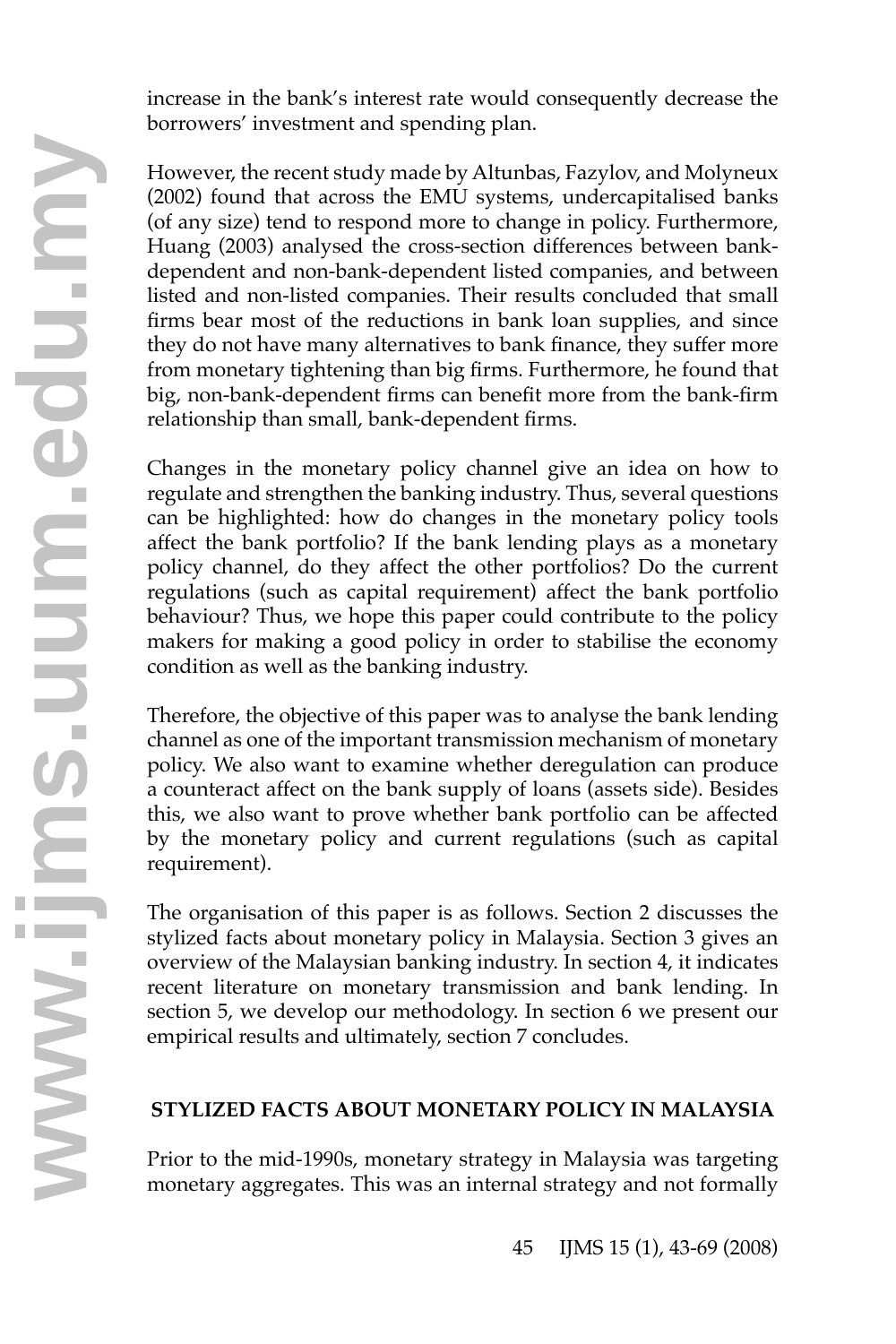announced to the public. The establishment of this strategy was based on the evidence that monetary aggregates were closely linked to the ultimate objectives of monetary policy. This was proven by the correlation test, that is, monetary growth (M3) was shown to be positively and highly correlated with inflation by using quarterly data from 1980 to 1992. The ultimate objective of monetary policy is to stabilise price and it is seen as a suitable target for policy. Prior to 1987, M1 was the main policy target. However, Bank Negara Malaysia (BNM) eventually placed greater importance on the broad monetary aggregate M3 as the policy target because of financial liberalisation and innovation.

However, further developments in the economy and the financial system during the early 1990s had weakened this relationship and highlighted the problems associated with using monetary aggregates as policy targets. There had been large capital inflows in 1992 and 1993 brought about the instability of the monetary aggregates as targets. The annual growth of money supply, as measured by M3 was extremely volatile during the period of large capital flows.

Consequently, BNM had shifted the monetary policy strategy from monetary aggregates to interest rates as the intermediate target. There were four main factors that influenced the changes of the monetary policy. Firstly, the liberalisation of interest rates since 1978 led to a more market-oriented interest rate determination process. Secondly, financial deregulation and liberalisation measures undertaken during the decade had enhanced the role of the interest rate in the monetary transmission mechanism. Thirdly, there was a notable shift in the financing pattern of the economy since the mid-1980s following structural changes in the economy from an interest-inelastic market (Government securities market) to a more interest-sensitive market (bank credit and capital market). Ultimately, BNM also concentrated on the view that needed stability of interest rate in order to promote a stable financial system which would contribute toward a more effective transmission mechanism of monetary policy. Given this economic environment, investors became increasingly more interest sensitive.

In this monetary policy strategy, we could see the evolution of interest rate regime from 1990 until recently. Prior to 1991, the deposit and lending rates were subjected to the administrative control of BNM. However, in February 1991 the policy had changed, where banking institutions were free to determine deposit and lending rates. In this policy, BNM had developed a standardised BLR formula based on an individual institution's cost of funds. Besides this, the margin above **<sup>w</sup>**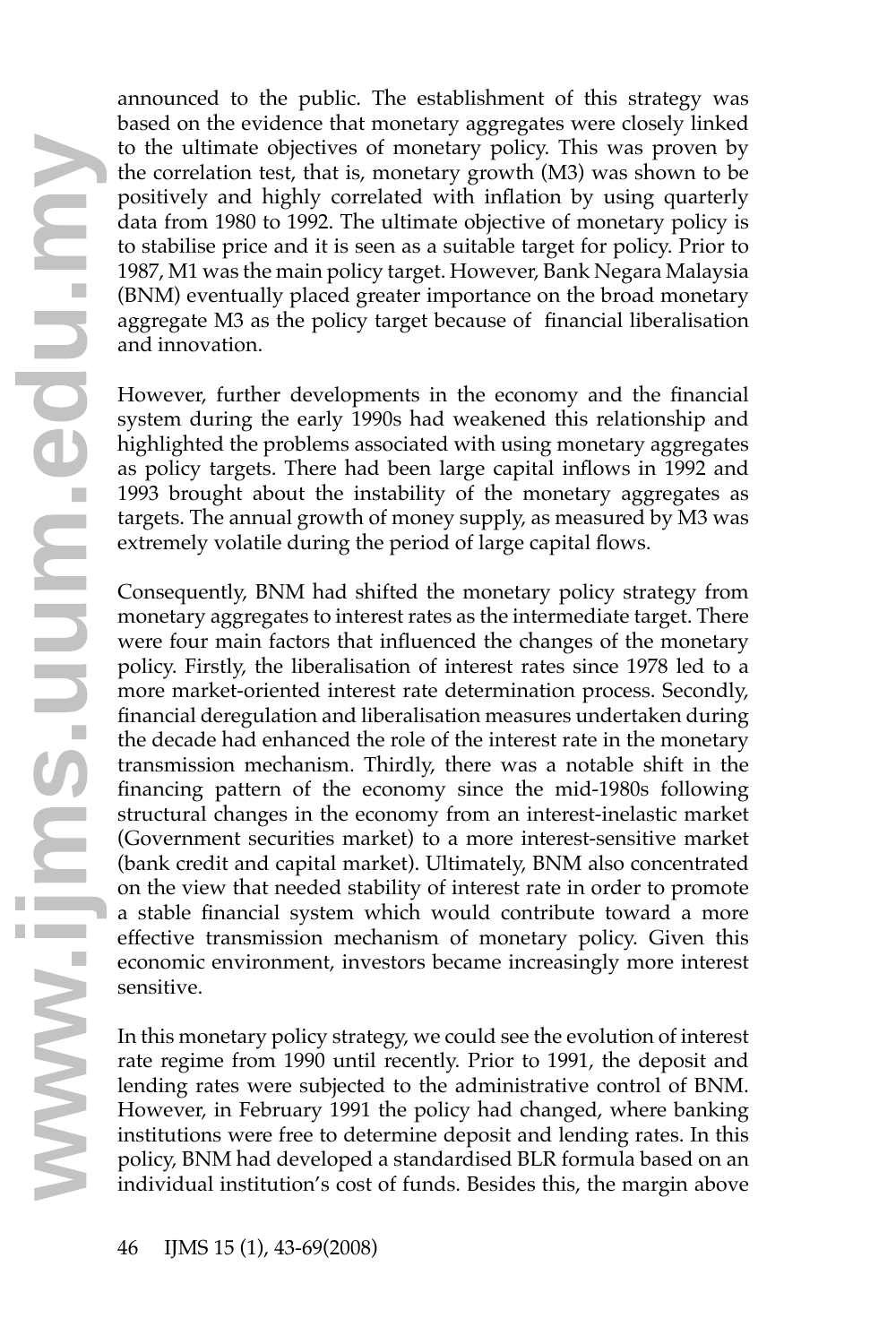BLR was capped at 4 percentage points. Furthermore, in November 1995, there was another change in the interest rate regime, which was a developed market-based BLR framework incorporating a standardised formula for the computation of maximum BLR for the banking industry. The maximum BLR was computed based on a weighted average of three-month interbank rate and administrative margin of 2.5 percentage points. However, the maximum margin above BLR remained at 4 percentage points. In September 1998, BNM had substituted the interbank rate with BNM intervention rate. Administrative margin was reduced to 2.25 percentage points. However, the maximum margin above BLR was lowered to 2.5 percentage points. The intervention rate was used as a basis to compute the ceiling BLR, as it is the market rate at which banking institutions can borrow from BNM at times when the market is short of liquidity. Ultimately, on 26 April 2004, BNM implemented a new interest rate framework. Under this new framework, the overnight policy rate (OPR) replaced the three-month intervention rate. The OPR was set at the prevailing interbank overnight rate of 2.7% and allowed to fluctuate within a narrow range of plus or minus 25 basis points. Banking institutions could then fix their cost structures and business strategies.

Furthermore, another characteristic of the monetary policy was the transition towards more market-based policy procedures. This strategy tried to enhance the effectiveness of monetary policy in the medium to long run. BNM had accomplished a three pronged strategy to facilitate this transition process, which are enhancing transparency, improving the payment and settlement arrangements, and accelerating regulatory and prudential reforms.

During the financial crisis in mid-1997, there had been adverse effects on financial and economic activities. Within that period, there was extreme volatility in the financial markets. The well built initial conditions and the prompt response and pragmatic measures introduced allowed Malaysia to avoid the extreme effects of the crisis. Policy had been given priority in order to ensure that the payment system and the intermediation function continued to operate efficiently and without interruption.

However, the policy responses to the crisis evolved with the different stages of the financial crisis as circumstances changed. Since the crisis became more long lasting and faced with severe economic contraction on 1 September 1998, BNM took the pre-emptive step to introduce selective exchange controls to contain the internalisation of the ringgit However, the policy responses to the crisis evolved with the different stages of the financial crisis as circumstances changed. Since the crisis became more long lasting and faced with severe economic contraction on 1 Sept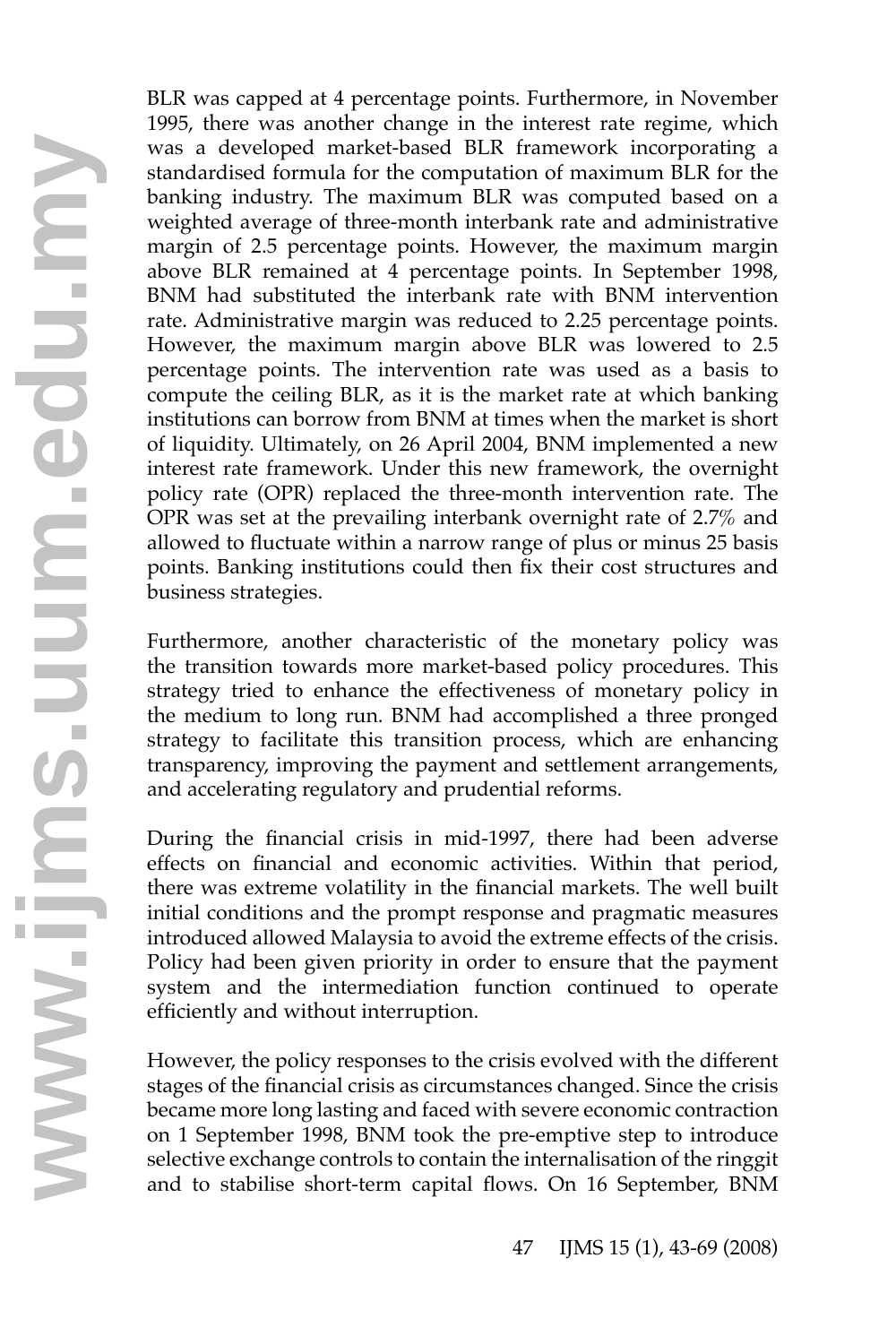reduced the SRR to 4%. Furthermore, BNM also made a reduction on the intervention rate in three successive steps to 7% per annum in November, which continued until August 1999 where the policy rate was reduced to 5.5% per annum. As a result of the aggressive easing monetary policy, the average BLR of commercial banks and finance companies fell from 11.7% and 14.7% per annum respectively in August 1998 to as low as 6.79% and 7.95% per annum by August 1999.

Subsequently, the rapid easing of monetary policy following the introduction of the exchange control measures has been the best action to provide an environment of low interest rates and ample liquidity to support the economic recovery. This monetary policy change was imperative since more and more instruments in the global economy were market-based. The monetary policy framework would be adapted accordingly to ensure that monetary policy remains an effective policy to promote economic growth and monetary stability.

The Malaysian financial markets are regulated and under the control of BNM. In the late 1990s, the financial sector had undergone a restructuring and consolidation exercise to strengthen the banking sector shock experienced substantial loss from huge non-performing loans. In 2001, BNM announced a 10-year plan for strengthening the financial sector that limits competition from new foreign banks until after 2007 in order to protect the domestic banks. Overall, foreign participation in ommercial banking is limited to 30% of equity in any single institution.

# **THE MALAYSIAN BANKING INDUSTRY**

There had been many changes in banking performance since the Asian crisis; the Malaysian banking sector faced the disruption of liquidity, capital and performance. Many banks were merged and acquired in order to recover their losses incurred during the crisis. However in recent years, the Malaysian bank exists in three types of institutions: commercial banks, finance companies, and merchant banks. Domestic commercial banks have the largest share in the market. The government has implemented many restrictions for foreign banks operating in Malaysia to develop in the domestic financial sector. The restrictions have decreased the hold of foreign commercial banks bank assets. This can be shown by the reduction of share held by Domestic commercial banks have the largest share in the market. The government has implemented many restrictions for foreign banks operating in Malaysia to develop in the domestic financial sector. The restrictions have de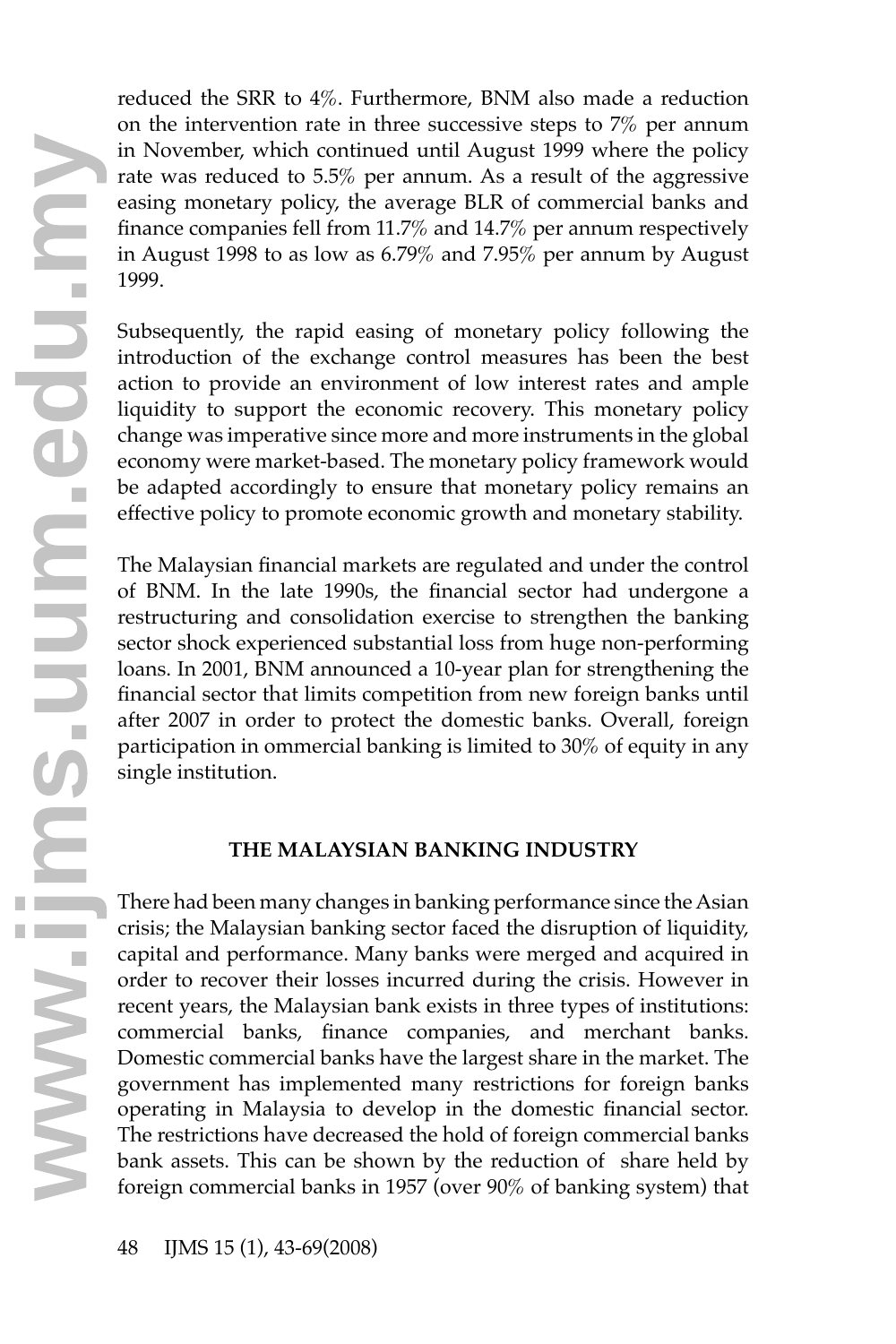decreased in 1997, only 16.7% of bank assets. Besides this, since 1971, foreign banks have been prohibited to open new branches and the last license was given in 1973.

The evolution of financial intermediation in Malaysia from 1960 to 2000 reflected in Table 1 shows major financial intermediary assets by value and also by percentage. The traditional banking has recorded percentage increase in its financial assets for the period 1960, 1970, and 1980, which accounted for 65.9%, 64.1% and 73.2% respectively. However, the period 1990 shows a decline to 69.7% and this is followed by further decline in 2000 to 66.9%. On the other hand, the assets of the non-bank institutions revealed the contrary. For the year 1960, 1970, and 1980, the assets showed a declining trend from 33.5% to 33.3%, and finally to 26.7% respectively.

However, in the year 1990 and 2000, the assets record rising trend of 30.2% and 33.05% respectively. These developments witnessed the moving of funds from the traditional banking to non-banking financial institutions. It seems that banking experienced contraction as evidenced in Table 1. This is also supported by a decrease of commercial bank assets as a fraction of total intermediated assets from 43.39% in 1980 to 41.08% in 2000.

Nevertheless, during the period 1990 to 2000, the traditional banking sector was exposed to the non-performing loans that stood very high, for instance at 9.1% for the periods of 1997 to 1999 (Source: Bank Negara Malaysia Annual Reports of 1980-2000). Therefore, firstly, the so-called decline of commercial banking is limited to a decline in the relative importance of commercial banking because the banking industry assets actually increased between 1960 and 2000. In other words, bank assets have actually increased – just not as fast as the assets of other financial intermediaries. Secondly, many of the new innovative activities in which banks engage in are not reflected on the bank balance sheets as assets, even though they add significantly to bank revenue. These include, for example, trading in interest rate and currency swaps, selling derivative instruments, and issuing credit guarantees. Thirdly, banks have a strong comparative advantage in lending to individuals and small businesses. Credit guarantee schemes given by Credit Guarantee Corporation encourage banks to provide loans to small borrowers. Finally, banks have joined forces with a number of other types of financial intermediaries. The synonym word of financial supermarket is very much relevant in in lending to individuals and small businesses. Credit guarantee schemes given by Credit Guarantee Corporation encourage banks to provide loans to small borrowers. Finally, banks have joined forces with a number of other t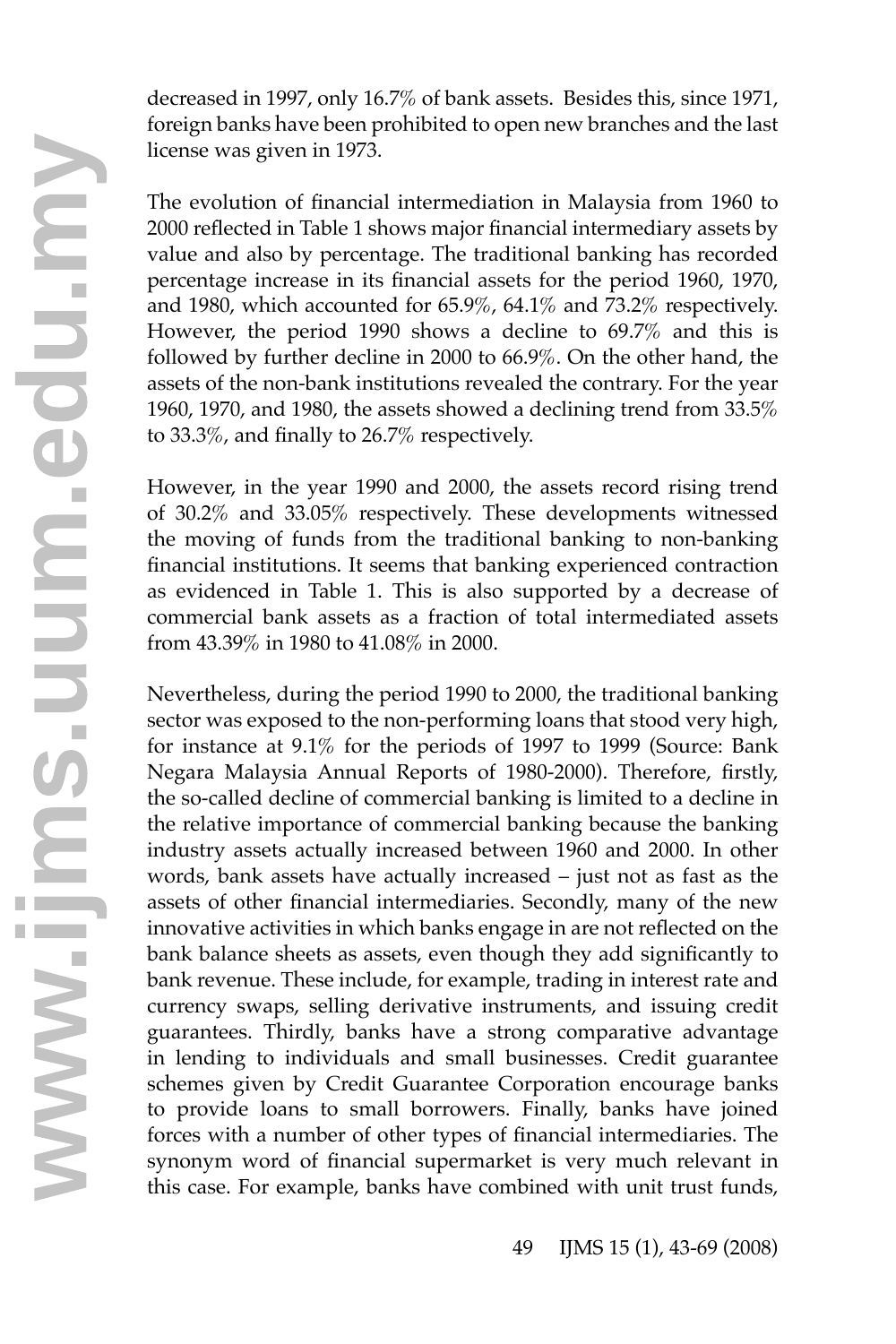|                                                                |                                                       |           |      | R         | 66.7                                                                                           | 11.9         | 41.0                | 8.7                  | 2.9             | $\frac{6}{1}$   | 33.0                                        |
|----------------------------------------------------------------|-------------------------------------------------------|-----------|------|-----------|------------------------------------------------------------------------------------------------|--------------|---------------------|----------------------|-----------------|-----------------|---------------------------------------------|
|                                                                |                                                       |           | 2000 | RM ('000) | 829.9                                                                                          | 148.9        | 513.6               | 109.4                | 36.9            | 21.1            | 413.1                                       |
|                                                                |                                                       |           |      | olo       | 69.7                                                                                           | 11.7         | 40.7                | 12.3                 | 1.5             | 3.4             | 30.2                                        |
|                                                                |                                                       |           | 1990 | RM ('000) | 223.5                                                                                          | 37.5         | 130.6               | 39.4                 | $\overline{11}$ | 4.9             | 96.9                                        |
|                                                                |                                                       |           |      | olo       | 73.2                                                                                           | 17.5         | 43.3                | 7.5                  | 3.0             | 1.7             | 26.7                                        |
| Malaysia: Assets of the Financial System<br>Table <sub>1</sub> | Malaysia: Assets of the Financial System <sup>a</sup> | As end of | 1980 | RM ('000) | 54346                                                                                          | 12994        | 32186               | 5635                 | 2229            | 1292            | 19807                                       |
|                                                                |                                                       |           |      | olo       | 64.1                                                                                           | 19.3         | 35.6                | 4.24                 | ı               | 0.3             | 33.3                                        |
|                                                                |                                                       |           | 1970 | RM ('000) | 7455                                                                                           | 2422         | 4460                | 531                  | ı               | 42              | 4167                                        |
|                                                                |                                                       |           |      | olo       | 65.9                                                                                           | 31.1         | 34.5                | 1.6                  | ı               | ı               | 33.5                                        |
|                                                                |                                                       |           | 1960 | RM ('000) | 2356                                                                                           | 1114         | 1232                | $\boldsymbol{60}$    | ı               | ı               | 1197                                        |
|                                                                |                                                       |           |      |           | $\begin{tabular}{ll} \textbf{I.} \quad \textbf{Banking} \\ \textbf{Institution} \end{tabular}$ | Central Bank | Commercial<br>Banks | Finance<br>Companies | Merchant banks  | Discount houses | intermediaries<br>II. Non-bank<br>financial |
| 50                                                             | IJMS 15 (1), 43-69(2008)                              |           |      |           |                                                                                                |              |                     |                      |                 |                 |                                             |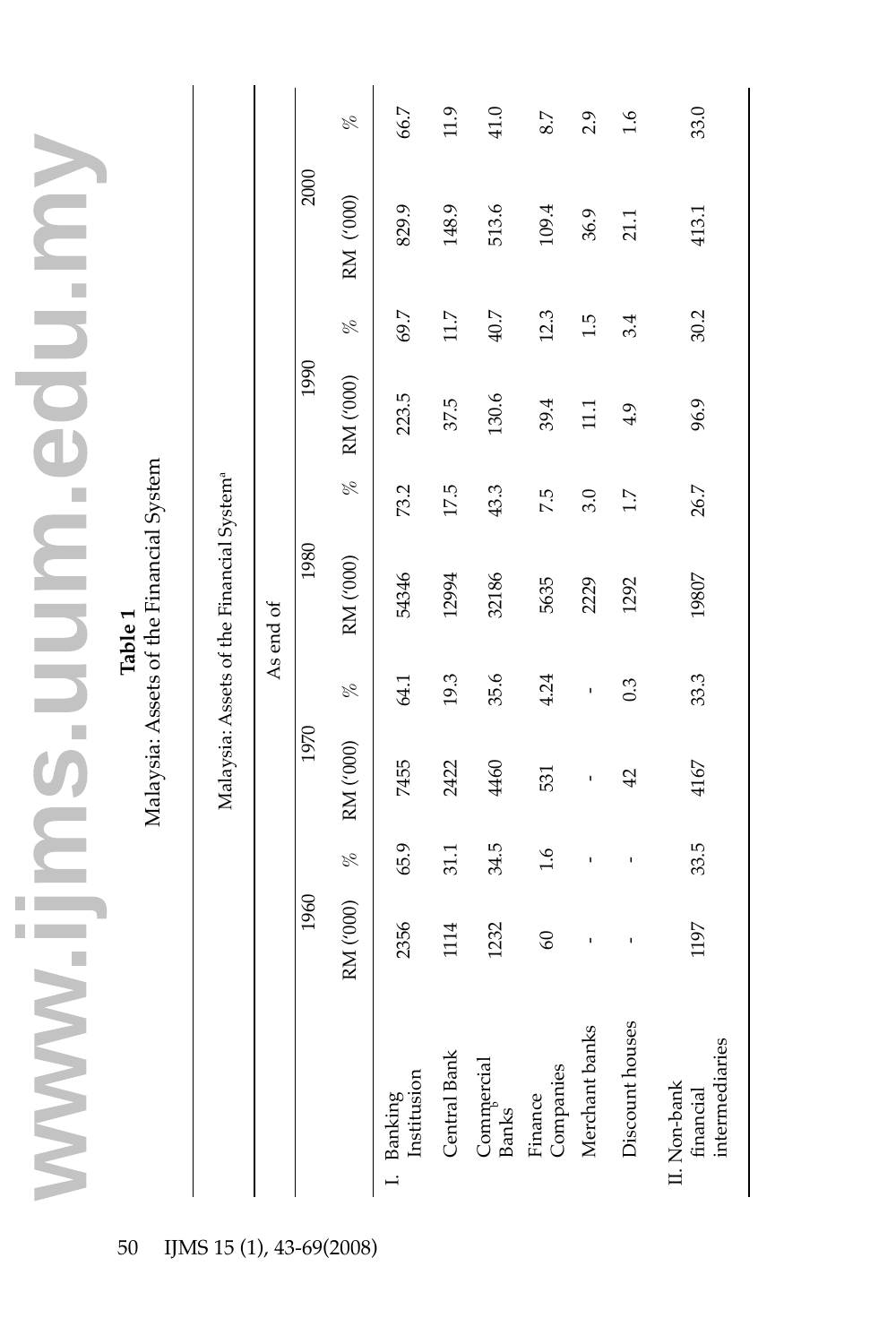| 17.4                                         | $\frac{1}{4}$                 | 2.0                                  | 25.8                    | 6.8                               |                 |         |
|----------------------------------------------|-------------------------------|--------------------------------------|-------------------------|-----------------------------------|-----------------|---------|
| 217.6                                        | 52.2                          | 25.1                                 | 32.3                    | 85.9                              | 1243            |         |
| 16.1                                         | 3.2                           | 1.8                                  | 3.1                     | $\overline{61}$                   | $_{\rm 50}$     |         |
| 51.8                                         | 10.3                          | 6.0                                  | $\overline{10}$         | 19.8                              | 320.4           |         |
| 15.3                                         | 3.3                           | 2.9                                  | 3.3                     | $\frac{7}{1}$                     | $\overline{00}$ |         |
| 11370                                        | 2476                          | 2193                                 | 2463                    | 1305                              | 74153           |         |
| 21.7                                         | 3.5                           | $\frac{0}{1}$                        | 5.1                     | 1.8                               |                 |         |
| 2717                                         | 439                           | 133                                  | 645                     | 233                               | 1622            |         |
| 30.5                                         | 2.8                           | $\Xi$                                | 74                      | 2.6                               | $\overline{00}$ |         |
| 733                                          | 103                           |                                      | 267                     | 93                                | 3553            |         |
| Provident,<br>pension and<br>Insurance funds | Life and General<br>Insurance | Finance Insurance<br>Development and | Savings<br>institutions | Other Financial<br>Intermediaries | Total           | Notes:- |

a. Combined assets of individual institutions as at end of year. a. Combined assets of individual institutions as at end of year.

b. Includes Bank Islam b. Includes Bank Islam

c. Includes Teachers Provident Fund, Armed Forces Fund, Social Security Organisation, Pension Trust fund, and other provident c. Includes Teachers Provident Fund, Armed Forces Fund, Social Security Organisation, Pension Trust fund, and other provident funds.

d. Includes Building Societies, Pilgrim Management and Fund Board, Cagarmas Berhad, Credit Guarantee Corporation, Leasing d. Includes Building Societies, Pilgrim Management and Fund Board, Cagarmas Berhad, Credit Guarantee Corporation, Leasing companies, Factoring Companies, and Venture capital companies companies, Factoring Companies, and Venture capital companies

e. Borneo Housing Mortgage Finance and Malaysia Building Society Berhad. e. Borneo Housing Mortgage Finance and Malaysia Building Society Berhad. Source: Money and Banking in Malaysia, published by Bank Negara Malaysia and Bank Negara Malaysia Annual Reports of 1980-Source: Money and Banking in Malaysia, published by Bank Negara Malaysia and Bank Negara Malaysia Annual Reports of 1980- 2000

(continued Table 1) *(continued Table 1)*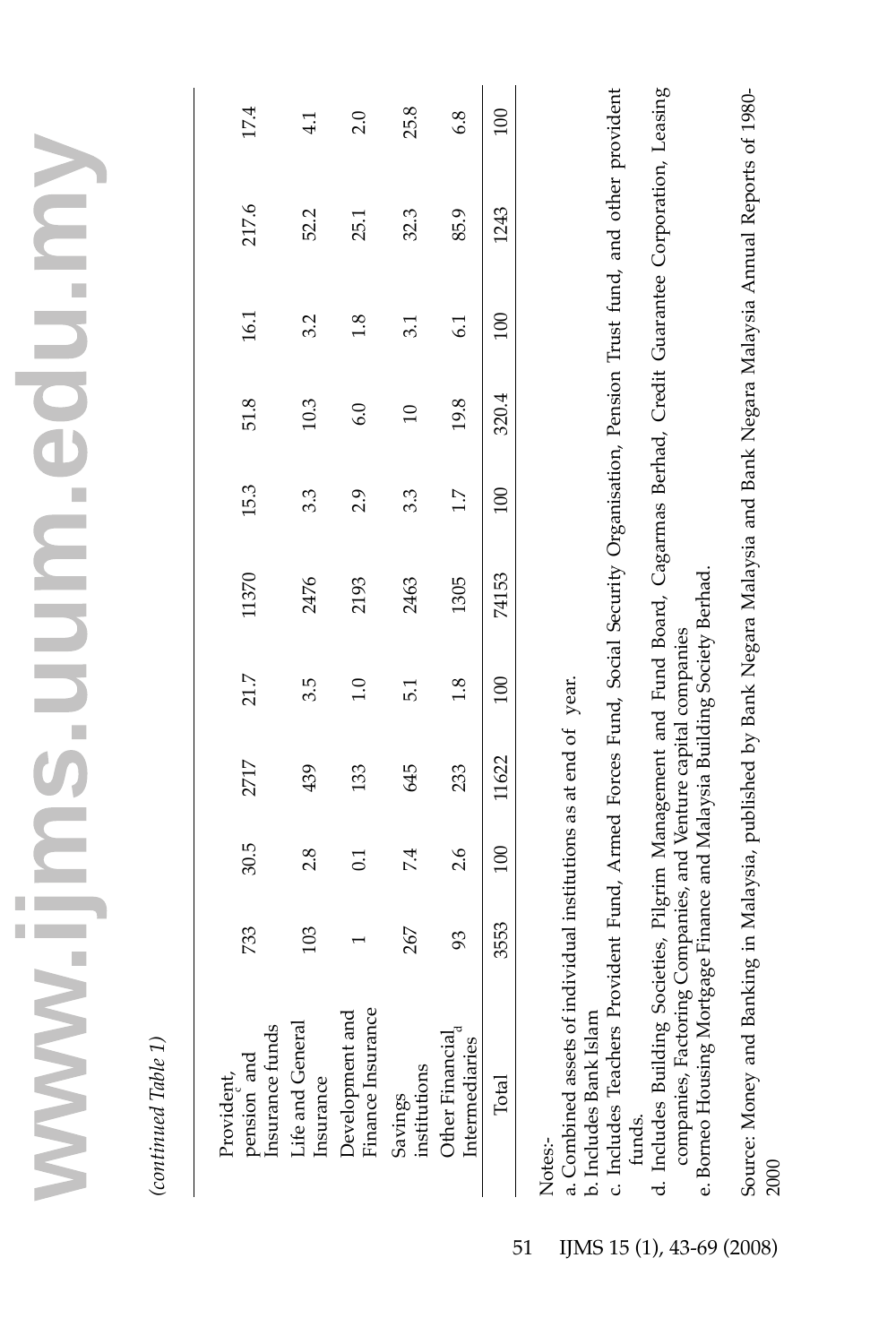merchant banks, insurance companies, and finance companies. Bank acquisitions of non-bank financial intermediaries are part of a broader consolidation of the entire financial service industry.

Similar to other financial intermediaries such as unit trust, leasing companies, factoring companies, and venture capital companies compared to the traditional finance, that financial intermediaries show their relative importance with rising trend after the year 1980. The percentage of financial assets has increased from the lowest 1.75% in the 1980s to 6.87% in the year 2000.

This evolution showed the emergence of various types of non-bank financial institutions and the increase in the number of instruments introduced. It also indicates customer preferences on the various new types of instruments introduced or investment opportunities exist. For instance, the declining trends of commercial bank funds show customer preference toward investment in insurance or unit trust (Source: Money and Banking in Malaysia).

During the onset of crisis in the mid-1997, the Malaysian economy became more unstabilised as a result of the volatility in the financial markets. Capital outflows were affected by the short term portfolio investment prevailing fluctuating in market shares by the decline in equity values. Prior to the crisis, the economy strongly operated with an average annual real growth rate of 8.5 %. The banking sector was hit by the deteriotion, with non-performing loans increasing from  $6\%$ of the total loans at the end of 1997 to 22% at the end of 1998, while provisioning as shares of non-performing loans declining from 66% to 42%.

As the economy continued to deteriote in June to July 1998, two special agencies were established, which were Danaharta and Danamodal. Danaharta was established to handle buying non-performing loans at a discount in banks. Besides that, Danamodal was to inject new capital in selected institutions. Additionally, there was also the creation of the corporate debt restructuring committe (CDRC) in order to accelerate the pace of corporate debt restructuring in Malaysia. The establishment of the agencies would give an improvement and recovery of the nonperforming loans that was decreased to 15.3% of the total loans, while provisions rose to 53.8% of bad debt in year 2000.

# **PRIOR STUDIES**

The role of bank as a transmission of monetary policy can be seen from both assets and liabilities. Money channel tries to highlight an important **<sup>w</sup>**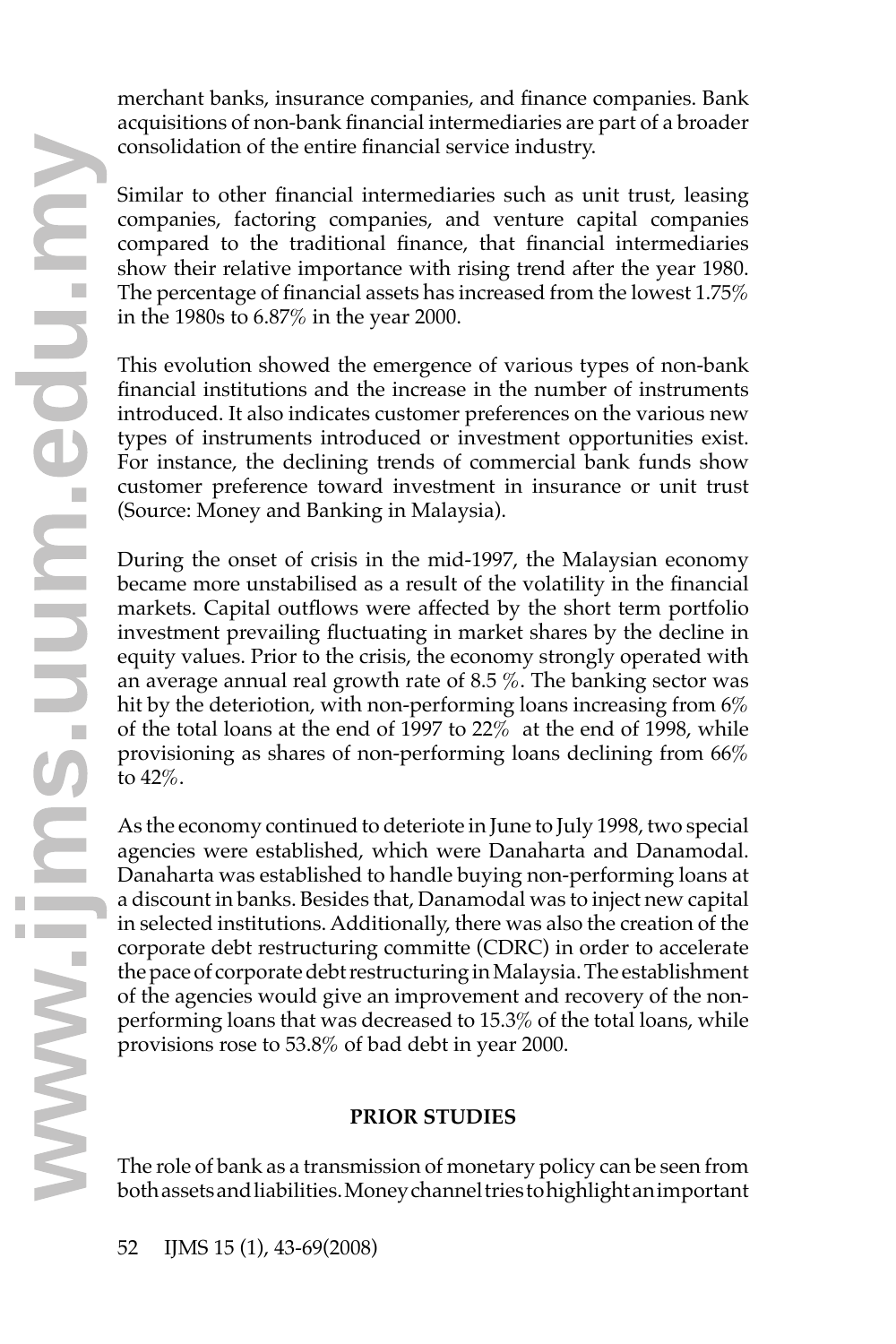role of banks in order to generate liabilities. Banks expand their money through the deposits and placements earning from customers, banks, and other financial institutions. Ford, Agung, Ahmed, and Santoso (2003) examined monetary contraction by increasing bank reserves owing to reserve requirement and had constrained the ability of banks to increase their deposits. Consequently, depositors hold less money (bank deposits) in their portfolios.

The role of banks in the transmission of monetary policy emanates also from their assets. Loans are the main bank asset, where monetary policy action would also influence the loan variable. The transmission of monetary policy on the bank lending has been classified into two wide views, namely traditional money view*,* and credit view which affect the aggregate demand and thus the output.

The influence of monetary shocks on real economic activity has two dimensions in the credit view, namely the borrower net worth channel (also known as the balance sheet channel) and the bank-lending channel.

Firstly, a monetary shock can influence the financial position of a borrower firm. A high net worth firm's balance sheet makes its external financing from the loan market possible and hence, stimulates investment decisions. As the transmission of monetary shocks to the real economy occurs through the borrower's balance sheets, this channel is called the balance sheet channel (loan demand)*.* Secondly, monetary shock can also influence the bank's loan supply to bank dependent firms. This change in the availability of loans influences the investment decisions of the borrower firms by reducing the external source of finance. The transmission through such a channel is called the bank-lending channel (loan supply)*.* However our research will only concentrate on the bank-lending channel as a mechanism transmission in monetary policy.

The approach to the monetary transmission mechanism appears to be an important channel of credit view as there are bank dependent borrowers who have few or no alternative sources of finance other than bank loans. Any frictions in the asset-liability management of banks due to monetary shocks would be transmitted to real economic activity through bank dependent producers in the economy. A tight monetary policy drains reserves from the banking system and restrict the supply of loanable funds so that it increases the external finance than bank loans. Any frictions in the asset-<br>banks due to monetary shocks would be trans<br>activity through bank dependent producers<br>monetary policy drains reserves from the ban<br>the supply of loanable funds so that it increa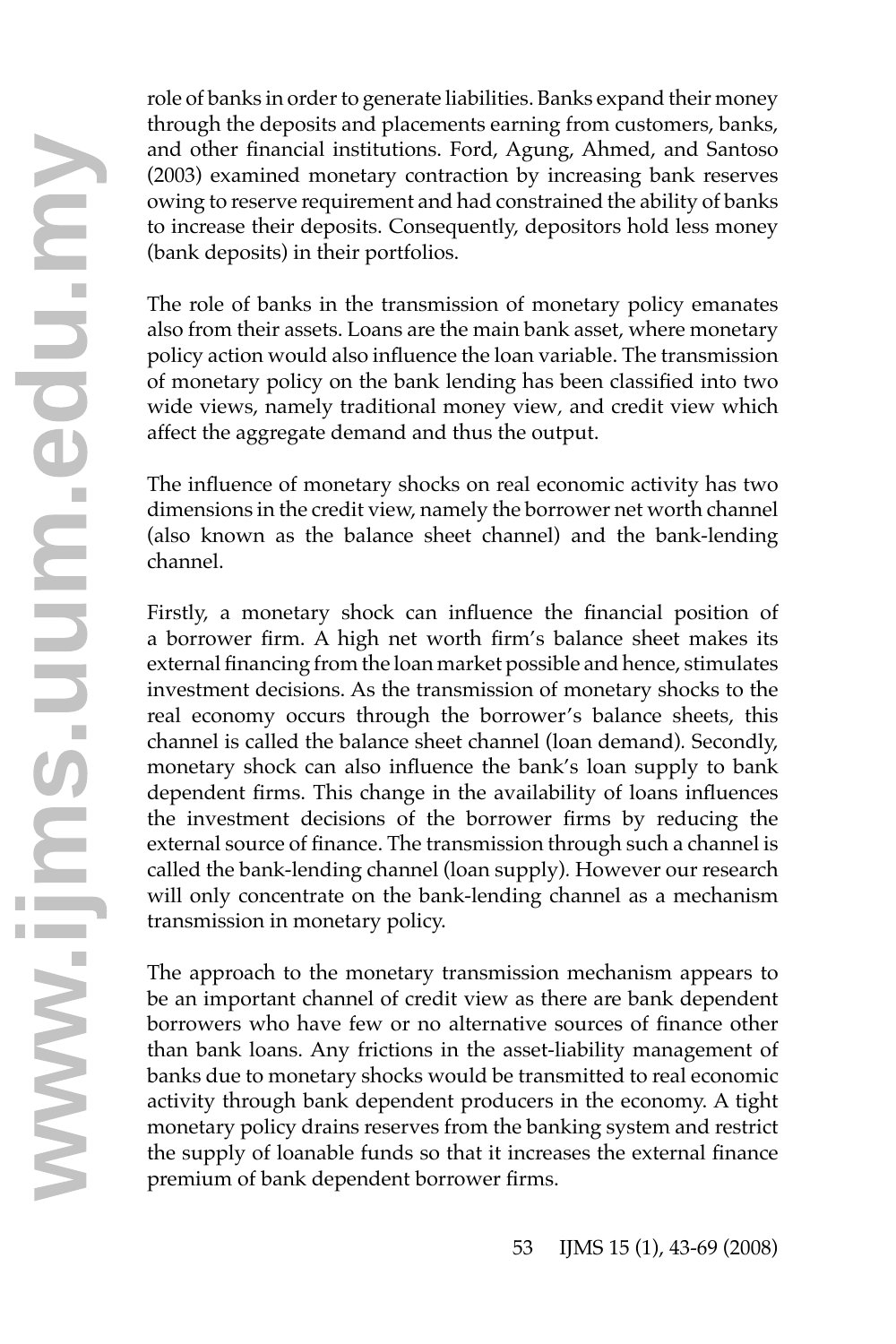In other words, in this channel, Kishen and Opiela (2000) concluded that asymmetric information and time deposit purchasers expose these purchasers to the default risk through the non-reservable, uninsured deposits, i.e. time deposits. Consequently, an increase in reserve requirement by central banks may cause some banks unable to completely offset an increasing withdrawal in time deposits by depositors. This implies that open market operations can directly affect loan supply and create an additional channel of monetary transmission.

The effect of a monetary shock on the external finance premium of small size firms is assumed to be higher than large size firms, under the assumptions that large size firms have easier access to the credit markets and have more alternative sources of finance. Kakes and Sturm (2002) used quarterly data of six different banking groups in Germany. They concluded that lending by the credit co-operatives, which are on average the smallest banks declining most, whereas big banks are able to shield their loans portfolio against monetary shocks. This shows that the response of bank lending after a monetary contraction is very different across banking sectors.

Besides that, Kashyap and Stein (1995; 2000) analysed disaggregated data of banks and found that large banks are better able to neutralise monetary shocks than small banks. Small banks face more credit market imperfections and have only limited access to alternative sources of finance, hence they cannot absorb monetary shocks as easy as larger banks.

The presence of an active bank-lending channel may serve to explain the amplified and propagated conventional effects of policy shocks. It has been noted that since bank-lending channel focuses only on the lending behaviour of banks affected by monetary policy shocks, this transmission channel view is assumed to be a narrow typed credit channel approach. Kashyap and Stein (1995) use micro data on bank balance sheet to identify effects of monetary policy on bank lending. They divided banks into size categories and looked at the response of lending to monetary policy shocks, which they identified as changes in the federal funds rate. They found that bank lending declines after a monetary policy contraction at all but the largest banks. They interpreted this as an evidence supporting the existence of a banklending channel since one of the links in the chain of causality behind the bank-lending channel is that after a monetary contraction, a bank lends less. Similarly, the research made by Huang (2003) also revealed after a monetary policy contraction at all but the last<br>interpreted this as an evidence supporting the exilending channel since one of the links in the chain of<br>the bank-lending channel is that after a monetary co<br>lends le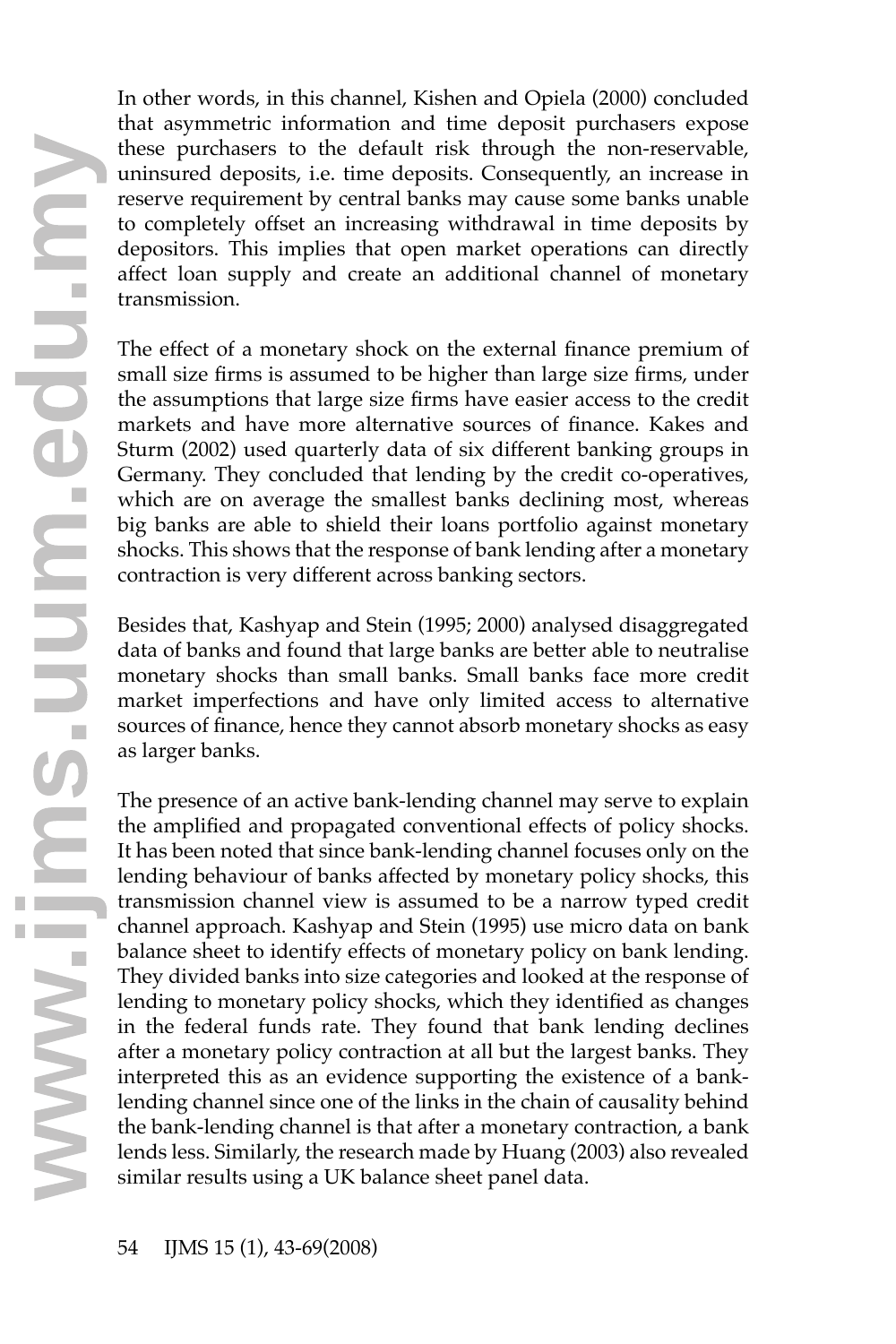However, their result is consistent with a fall in credit demand of small bank borrowers relative to large bank borrowers, which is consistent with the Oliner and Rudebusch (1995), but with criticism of Kashyap, Stein, and Wilcox (1993). Kashyap and Stein (1995) did not look at the next step in the chain of causality to see whether the differential response of small and large banks to monetary shocks has effect on the real economy and they found that a bank-lending channel exists for small balance constrained banks.

However other researchers have studied the effects of the monetary transmission on bank size and their behaviour towards lending. In addition, these studies also investigated whether monetary policy has a differential impact for banks of different asset size (Kayshap & Stein, 1995), asset size and liquidity (Kayshap & Stein, 1997a) and asset size, and capital strength (Kishan & Opiela, 2000). These studies found that a bank-lending channel exists and this is mainly transmitted through small banks, which means that the bank-lending channel appears to be strengthened when small banks are either relatively illiquid or undercapitalised.

In short, the evidence strongly suggests that a bank-lending channel is present for small balance sheet constrained banks. The use of bank size as a measure to generate cross-sectional differences does not correspond precisely to the underlying theoretical models, which stressed the importance of net worth. In this context, bank capital may be a better proxy. Favero *et al* (1999) and Kishen and Opiela (2000) categorised banks by size into six asset size categories and further subdivided them into three capital strength groups.

Though regulators use a variety of definitions of bank capital, they focus on the equity capital ratio to total asset ratio (Benston, 1998, Estrella *et al.* 1999). This includes bank with equity to asset ratios with:  $<$  5% (undercapitalised),  $>$  5% and  $<$  10% (adequately capitalised), and > 10% (well/over capitalised).

For the asset size of each bank, there is a significant inverse relationship between bank lending and changes in money market rates for undercapitalised small, medium, and large banks across 11 EMU countries. The case of small and large bank relationship is contemporaneous, whereas for medium sized banks there is a significant lagged relationship as they probably are better insulated from monetary policy shock. It seems that bank-lending channel is more prevalent for undercapitalised banks operating in the other smaller EMI countries IT EMU countries. The<br>is contemporaneous, w<br>significant lagged relation<br>from monetary policy s<br>more prevalent for unc<br>smaller EMU countries.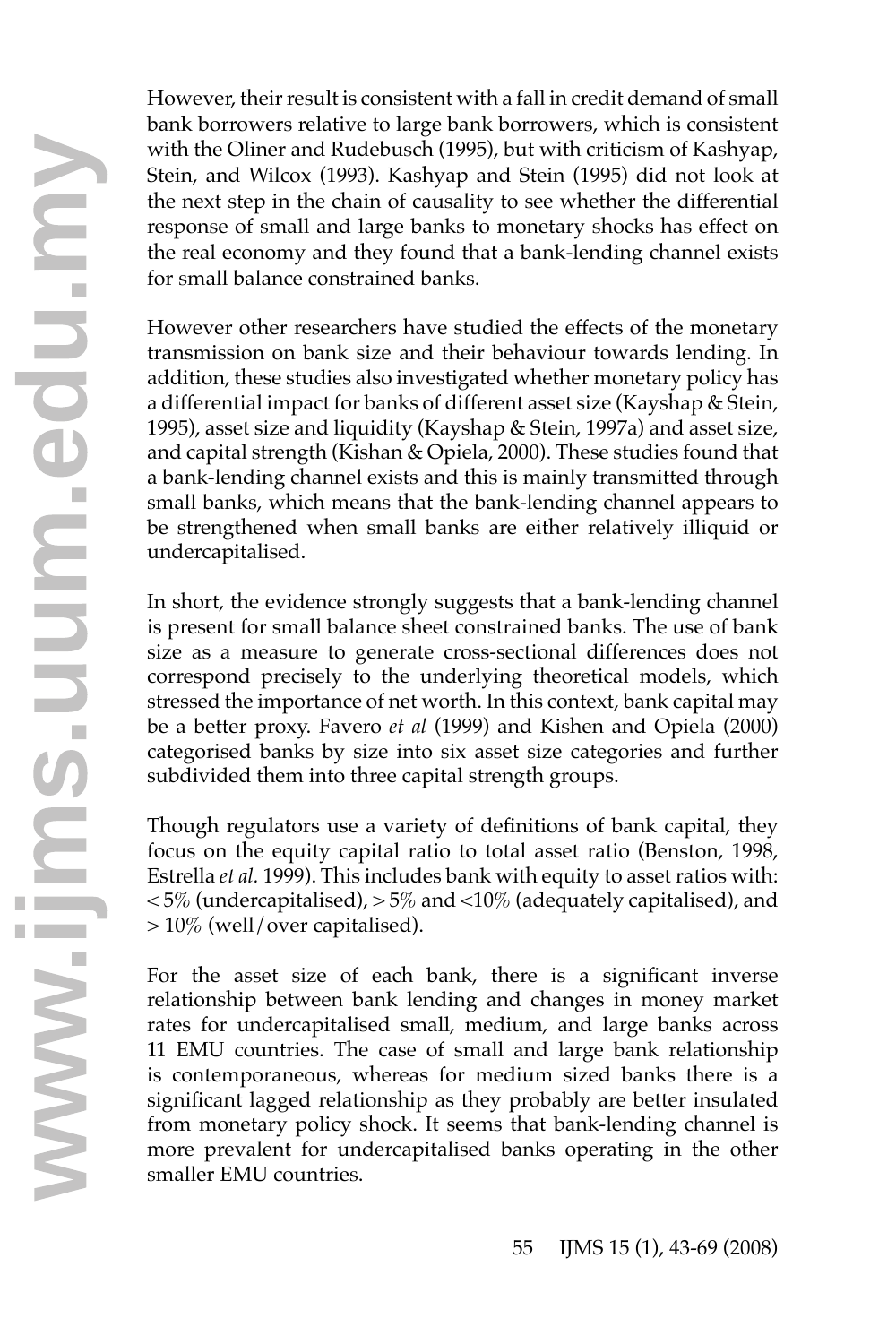As such evidences of a bank-lending channel in EMU countries are mainly transmitted through undercapitalised banks operating in smaller banking systems. They indeed found that lending behaviour of small-undercapitalised US banks (those with less than RM300 million in assets) were most responsive to monetary policy. Peek and Rosengren (1992) analysed the lending behaviour of New England banks over the 1990-1991 recession. Their results indicated that the loans of well-capitalised banks fell less than the loans of poorly capitalised banks.

Hence, as with the Kashyap and Stein findings, their evidence suggested there are effects on informational imperfections in financial markets on the balance sheets of intermediaries as well as borrowers. Debondt (1998) was the first to use disaggregated bank data to test for evidence of the lending channel across various European countries, following a similar approach to Kashyap and Stein (1995, 1997a).

Debondt (1998) also tested European banks with varying characteristics (in terms of balance sheet size and liquidity) responding to the changes in the stance of monetary policy (short term interest rates) during the 1990-1995 periods in order to examine whether there exist important differences. In his interactive regression models, he used changes in money market rates (as a proxy for monetary policy stance). Overall, the evidence showed there exists bank-lending channel in Germany, Belgium, and Netherlands, while the rest of countries under study (France, Italy, and United Kingdom) no significant effects were found. However, when the stance of monetary policy is measured by a monetary condition index, the bank-lending channel also appeared to exist in Italy and France.

In 1999, he adopted a different approach by using aggregate bank data to examine the main lending channel in the same six European countries. By including security holdings in a vector error correction model as a variable used to detect loan supply effects, he found evidence that credit constraints due to monetary policy were important in Italy, Germany, and France, but not in United Kingdom, Belgium, and Netherlands.

Furthermore, Altunbas *et al.* (2002) by using panel data approach, found that EMU systems, undercapitalised banks (of any size) seem to respond more to change in policy. It seemed that the bank-lending channel is more prevalent for undercapitalised banks. However, Favero (1999) used individual bank balance sheet data to investigate the response of banks in France, Germany, Italy, and Spain to monetary **<sup>w</sup>**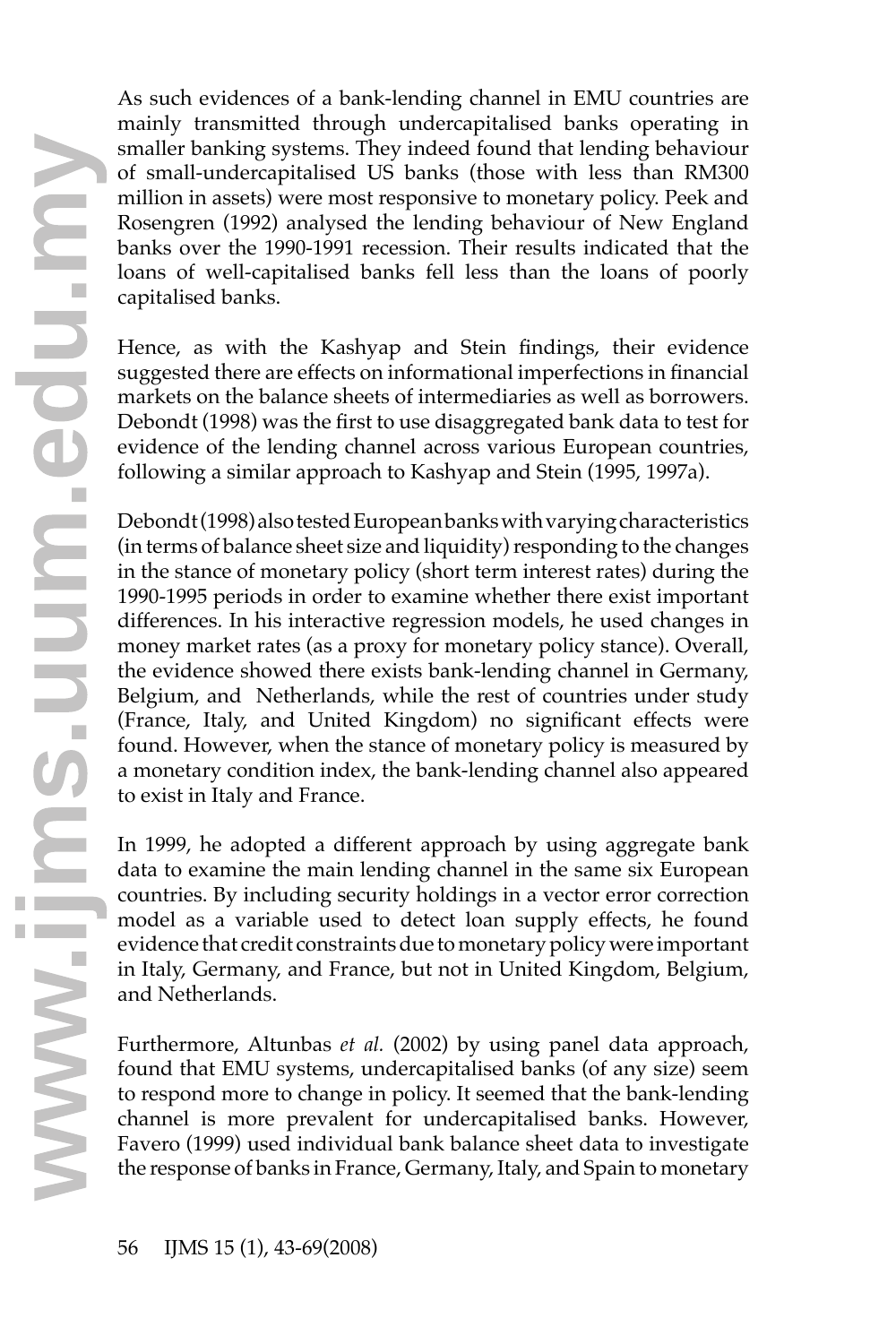tightening in 1992. They found no evidence of bank-lending channel although they did find that banks in different countries respond in different ways to protect the supply of loans from the liquidity squeeze.

In other perspectives, bank lending is also exposed to GDP shocks. This is because demand for loans is pro-cyclical. However, bank lending supply could behave differently according to the business cycle. According to Boot (2000) and Thakor (2004) the reason is that banks deeply involved in relationship lending are likely to smooth lending *through the cycle*. Although, well-capitalised banks could be in a better position to absorb temporary financial difficulties on the part of their borrowers. Besides that, much previous literature had emphasised on the relationship between bank capital and risk aversion (Rochet, 1992). This meant, that if banks choose *ex ante* a loan portfolio with higher return and risk, their borrowers are on average, more financially fragile and more exposed to economic downturns. These could highly debate an important issue of how bank capital influences the response of bank lending to monetary policy and GDP shocks.

Gambacorta and Mistrulli (2004) found that well-capitalised banks are less constrained by capital requirements and have more opportunities to expand their loan portfolio. Furthermore, the results showed that the response of bank lending to a monetary policy has the expected negative sign. The findings also showed that the effects of monetary tightening are smaller for banks with higher capital ratios, which have easier access to uninsured financing. Their findings also showed that there is positive correlation between credit and output. An increase in output causes a loan increase. The interaction term between GDP and excess capital is negative. This means that the credit supply of well-capitalised banks is less dependent on the business cycle. This is consistent with Kwan and Eisenbeis (1997), where capital is found to have a significantly negative effect on credit risk.

### **METHODOLOGY**

# **The Model**

In this section, we adopted an approach similar to Kashyap and Stein (1995), and Kishen and Opiela (2000). Though, we tried to examine evidence of the bank-lending channel in Malaysia. In particular, we In this section, we adopted an approach similar to Kashyap and Stein (1995), and Kishen and Opiela (2000). Though, we tried to examine evidence of the bank-lending channel in Malaysia. In particular, we examined evidence o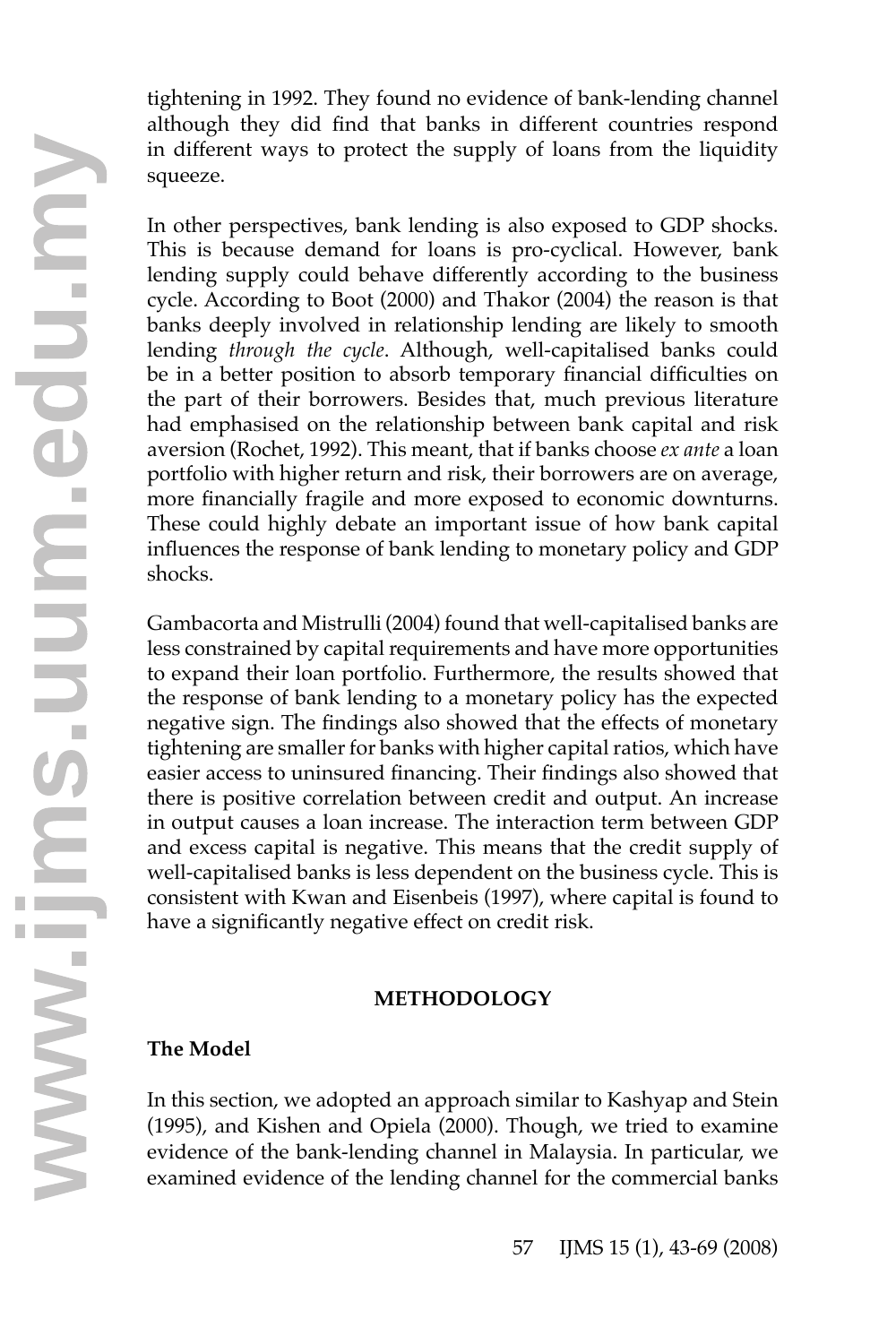in Malaysia between 1994 and 2004.

According to bank-lending channel theory, the central point in the issue of procyclical behaviour of banks is the passing through of lending into the macroeconomic sphere similar to that of Bernanke and Blinder (1992). Therefore, this section briefly discusses the extent to which lending depends on either demand or supply variables. Naturally, there is a strong correlation between demand for credit and the business cycle. The model developed below is estimated using the random effects panel data approach. This was set out as follows, with index *i* referring to bank *i* and *t* to period *t*. Our empirical model for lending was given as:

Lending<sub>it</sub> =  $\alpha_1$  gdp<sub>it</sub> +  $\alpha_2$  unemployment<sub>it</sub> +  $\alpha_3$  M3<sub>it</sub> +  $\alpha_4$  interbank rate<sub>it</sub> +  $\alpha_5$  profits<sub>it</sub> +  $\alpha_6$  non-deposit<sub>it</sub> +  $\alpha_7$  capital and reserves<sub>it</sub> +  $\alpha_8$ securities $_{it} + \alpha_{9}$ treasurybills +  $\mu_{t}$ 

The explanation of the above variables is as follows:

# **Macroeconomic Factors**

- (i) Real GDP growth*.* The GDP growth figure is the most general and most direct measure of macroeconomic development. In our context, it is first and foremost an indicator of the demand for banking services, including the extension of loans, and the supply of funds, such as deposits, and as such is a direct determinant of profits. As a growth figure, it is the single most useful indicator of the business cycle, while the costs of banks are also expected to be linked to the economic cycle. The GDP growth figure is made real by deflating it with inflation.
- (ii) Unemployment  $(\%)$ . Unemployment does not directly influence profitability, but it is a major cyclical indicator. If short-term unemployment is primarily a reflection of the business cycle, long-term unemployment indicates structural disequilibrium in the economy. In addition, unemployment is a measure of the current *phase* in the business cycle, whereas GDP growth merely indicates the *degree of change* in the business cycle.
- (iii) Real money supply (M3; % change). The money supply is represented by the monetary aggregate M3, defined as the sum of cash and non-cash balances held by the public, short-term deposits, foreign-exchange holdings, and short-term savings. Growth of the money supply makes real growth possible, and iii) Real money supply (M3; % change). The money supply is represented by the monetary aggregate M3, defined as the sum of cash and non-cash balances held by the public, short-term deposits, foreign-exchange holdings, and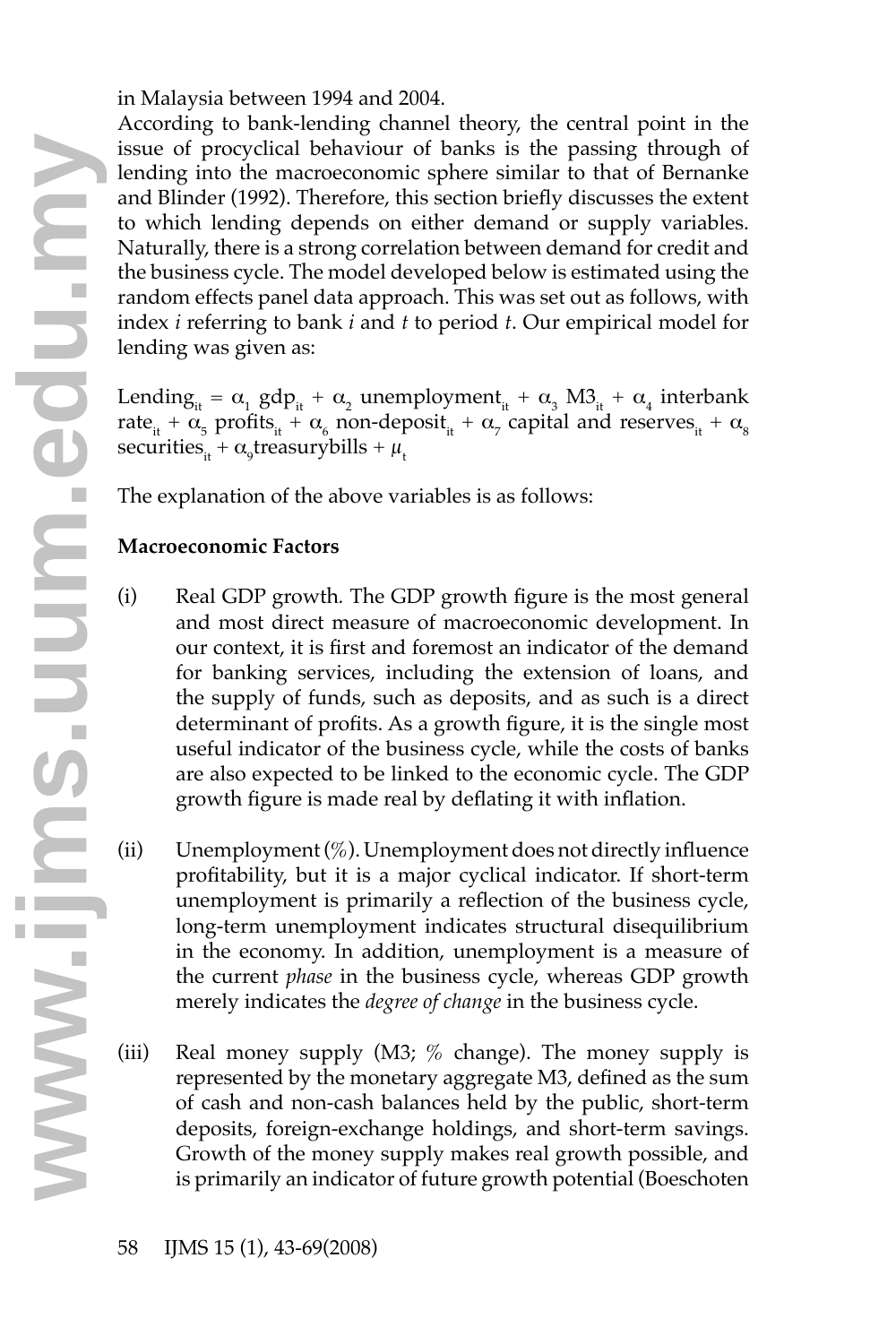*et al.*, 1994; Berk & Bikker, 1995). In the first place, it reflects the availability of money, which is strongly linked to the creation of money by banks through lending. Excessive money growth implies a risk of overheating the economy and its concomitant rising inflation. The European Central Bank therefore regards excessive M3 growth as a preamble to rising inflation. The impact of money supply on profits is mostly indirect, which is why this variable, too, functions mostly as a *control* variable. Like real GDP, the real money supply is deflated by GDP price increase.

(iv) Interbank rate. The three-month KLIBOR is determined by the supply and demand of funds by financial institutions in the interbank market, the largest lender being Bank Negara Malaysia. The central bank can influence the interbank rates through its open market operations by borrowing from and lending to the financial institutions. According to Affin-OUB Research, the drop in the three-month KLIBOR reflects a change in the central bank's open market operation and does not signal a change in monetary policy or an impending spike in the statutory reserve requirement (SRR) of banks. In a recent report, the research house said now that the three-month KLIBOR is more market-determined than before, the financial instrument is expected to display a greater degree of volatility. A head of research from a stockbroker said BNM, by making a shift from the three-month KLIBOR to the shorter-end onemonth KLIBOR, hopes to encourage banks to lend more among themselves, indirectly boosting loan growth which has stagnated because banks are unable to find good borrowers.

### **Banking Sector Specific Factors**

(i) Loans (as a share of total assets)*.* This variable represents the (relative) size of lending. Generally, loans have a positive influence on profitability, because as a bank's core business, they are a major generator of interest income, but lending also entails operational costs and credit losses. If costs and risks are not expressed adequately in the price of credit (*i.e.* the mark-up rate), as a result of cross subsidisation, then lending becomes a loss-making business. In any case, this variable serves to characterise a bank's balance sheet. Like the variables that follow below, the loans variable is divided by total assets in order to standardise it and allow comparisons across countries rate), as a<br>a loss-mak<br>characteris<br>follow belo<br>order to sta<br>and years.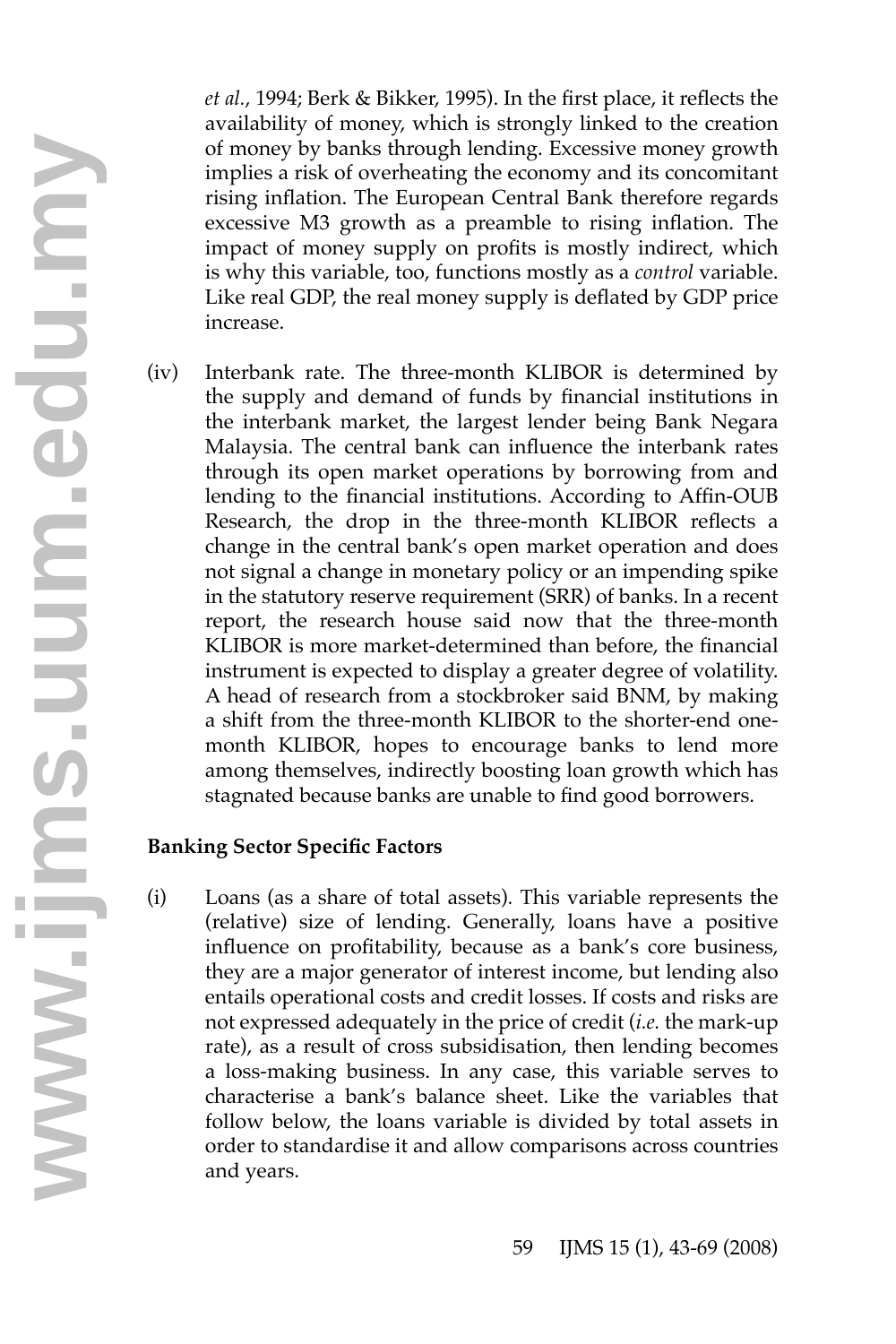- (ii) Capital and reserves (as a share of total liabilities and shareholder's funds)*.* This includes paid-up capital, reserved funds, retained profits and other capital funds. Capital and reserves constitute the *own funds* or core capital of a bank and it also could measure solvency of a bank. If investment is risky, the more capital is needed to shield any negative possibility from the investment. While high-risk investments bring in more returns, greater capital could go together with high profits, so that a positive coefficient may be expected as well, depending on the degree to which risk pays off. If profits are defined as *returns on equity*, then a relatively small capital may leverage high profits, and one should expect to see a negative coefficient. If profits are defined as the margin on assets, capital and reserves become a *free* source of finance, so that from this perspective, one must expect a positive coefficient. Thus, on account of the many possible ways they may pass through to the results, the capital and reserves variable is primarily a *control* variable.
- (iii) Non-bank deposits (as a share of balance sheet total)*.* Non-bank deposits include all deposit liabilities of banks except interbank deposits. This variable characterises the funding structure of the banking system.
- (iv) Securities (securities purchased under resale agreement). Securities include foreign government bonds and foreign government treasury bills.

# **Estimation Methods**

To verify whether the sample data is normally distributed, the data was tested using several techniques such as the skewness test, kurtosis, the Jarque Bera as well as the value of mean and median. If a sample is normally distributed, the value of skewness will be equal to zero, the value of kurtosis should be three and the value of mean should be the same as the value of its median while the value of Jarque Bera should not be significant or with high value of probability. Asample data that is normally distributed should be an efficient estimator, unbiased, and consistent. If the sample data is not normally distributed, i.e. the value of mean and median for all the variables are not the same while their skewness is not equal to zero, the value of kurtosis are not equal to thr value of mean and median for all the variables are not the same while their skewness is not equal to zero, the value of kurtosis are not equal to three, and the values of Jarque-Bera are significant, therefore it can be concluded that based on the above, the Ordinary Least Squares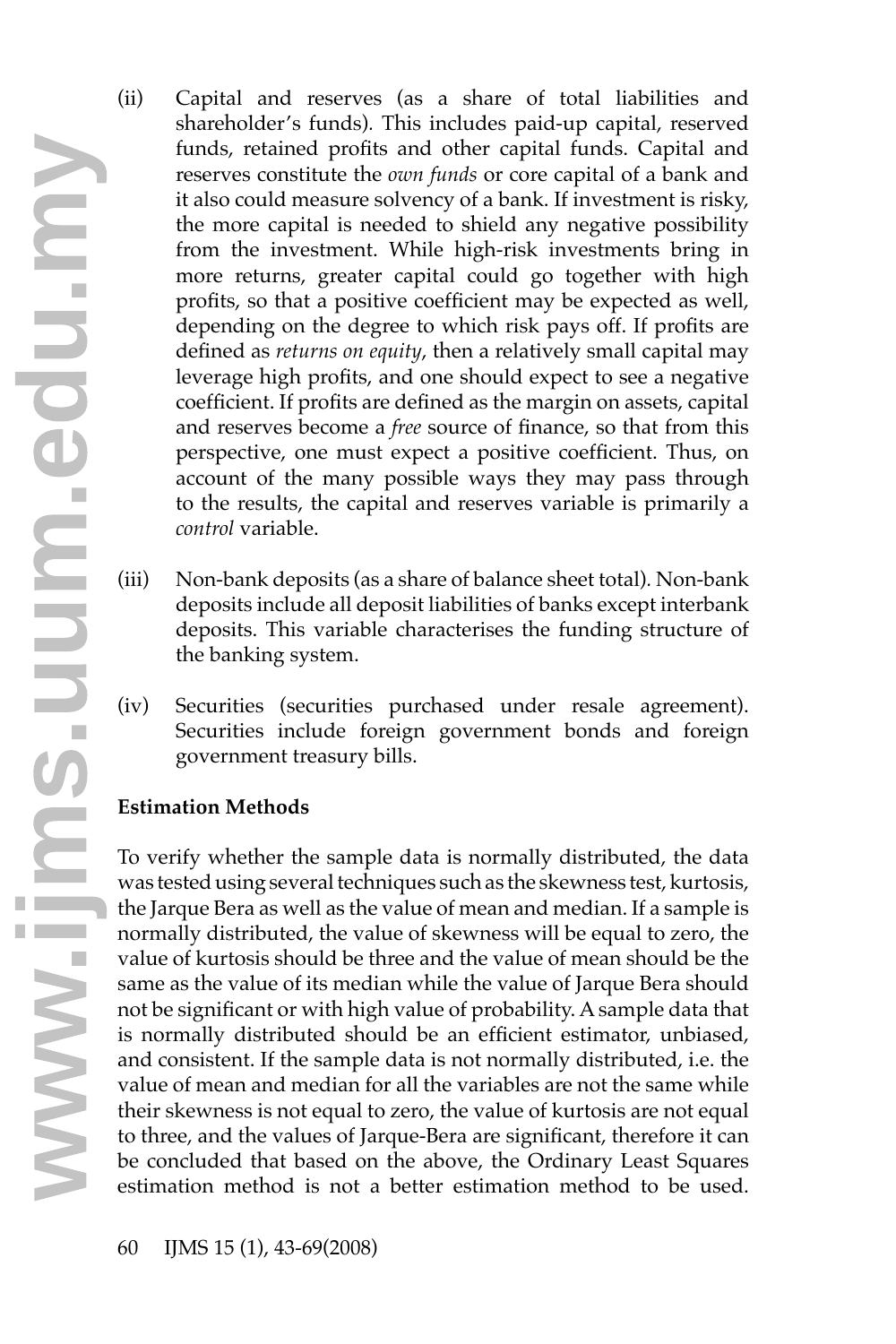Hence, the Generalise Least Square method is more appropriate and expected to yield a much better result.

The standard unit root test has to be performed first to check the stationarity of our data. However, it is often argued that the commonly used unit root tests, such as the augmented Dickey-Fuller test and the Phillips-Perron test, are not very powerful. As a response, panel unit root tests were developed. These tests are in essence motivated to increase the power through pooling information across units.

In order to adopt the appropriate panel estimator, Hausman test statistic was used to compare random effects with the fixed effects model. In all the estimations outlined in our paper, the fixed affects was the preferred model.

# **Data**

To estimate equation (1), we use an unbalanced bank-level panel data set for 25 commercial banks. The data are annual and span the period from 1994 to 2004. The total number of observations in the sample is 275. Before we can estimate the equation, the number of degrees of freedom (df) should be taken into account.In this manner, a full cycle of the Malaysian economy is included, a point of particular importance given that the aim of this paper is, as mentioned, to analyse whether there is a relationship between the business cycle, lending, monetary policy, and regulatory framework (capital requirement).

# **EMPIRICAL RESULTS**

Our first step of estimation is to test the unit root test for each pool data. From the equation we developed, there are 10 variables to be estimated. Below are the results for the stationary test. From the unit root test, we specified them into individual process and common process, in which the common test indicates that the tests are estimated assuming a common AR structure for all the series, while the individual test is used for tests which allow for different AR coefficients in each series.

The probability values are in the parenthesis, while others are t statistics. Probabilities for Fisher tests are computed using an asympotic Chi-square distribution. All other tests assume asymptotic coerncients<br>The proba<br>t statistics<br>asympotic<br>normality.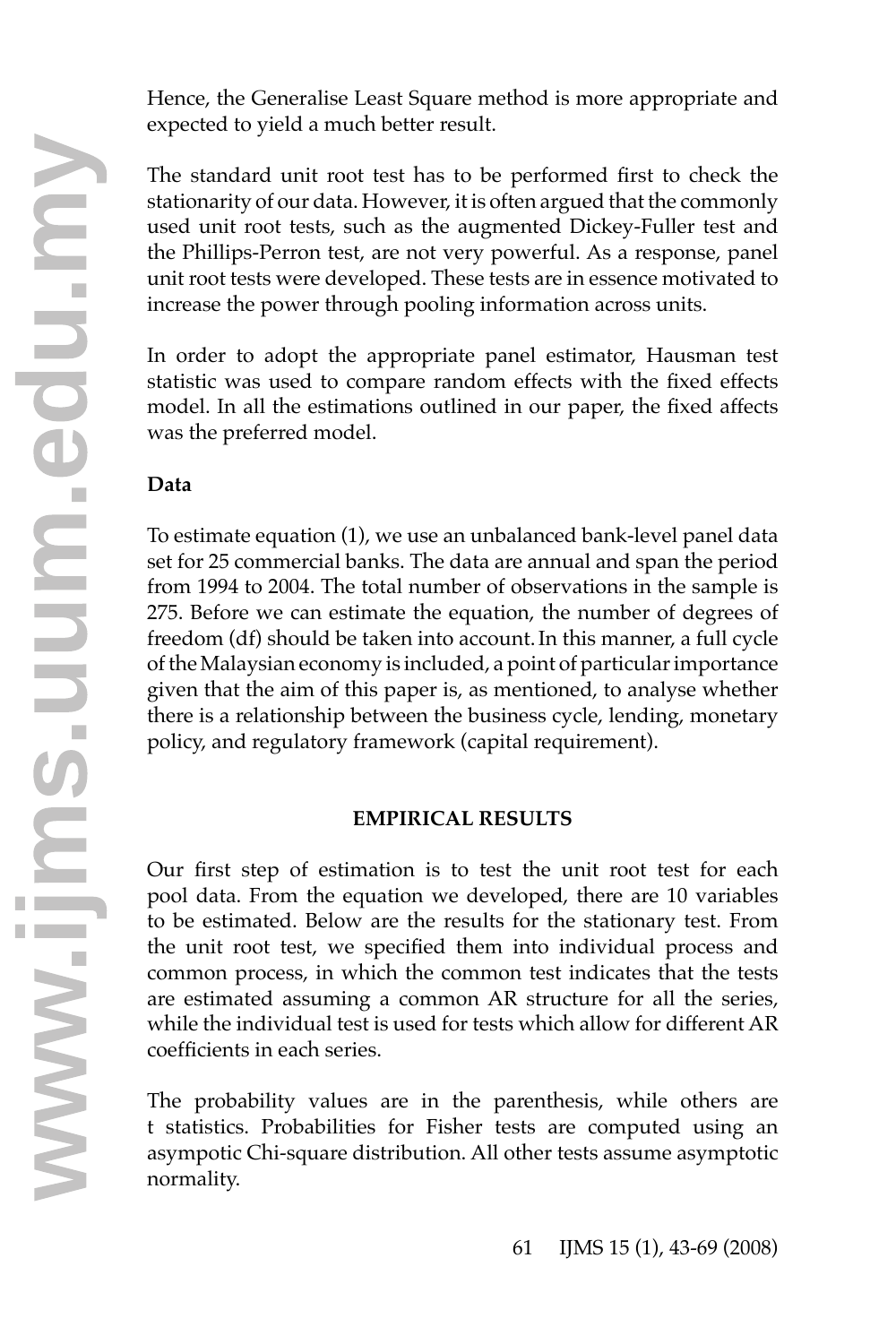| Variables                | Im, Pesaran and Shin W-stat                                                           | ADF - Fisher Chi-square   | PP - Fisher Chi-square | Levin, Lin & Chut*        | Breitung t-stat                                                                                                                                            |
|--------------------------|---------------------------------------------------------------------------------------|---------------------------|------------------------|---------------------------|------------------------------------------------------------------------------------------------------------------------------------------------------------|
| reory                    | (995f)<br>0.15896                                                                     | 42.8491<br>(0.2709)       | FFCF'49<br>$(0.0043)*$ | $(00000)*$<br>6.88764     | $-1.23514(0.1084)$                                                                                                                                         |
| N-Deposit                | (0.1987)<br>-0.84638                                                                  | 56.3843<br>$(0.0278)*$    | $*(00000)*$<br>103.744 | $-10.8525$<br>$(0.0000)*$ | $-2.3305$<br>(0.0099)*                                                                                                                                     |
| Share Capital & Reserves | (3145)<br>-0.13824                                                                    | 63.7551<br>$(0.0635)$ *** | 60.2594<br>(0.1103)    | -8.25881<br>$(0.0000)*$   | $-2.71226$<br>(0.0033)*                                                                                                                                    |
| Profit                   | 66£29°0<br>(0.2502)                                                                   | 43.1575<br>$(0.0900)***$  | $*(00000)*$<br>122.45  | -12.8157<br>$(0.0000)*$   | $-1.65814$<br>(0.0486)**                                                                                                                                   |
| Securities               | 0.53754<br>$(9 + 020)$                                                                | 28.7856<br>(0.63)         | (60660)<br>16.1823     | 4.15524<br>$(0.0000)*$    | $-0.85473$<br>(0.1963)                                                                                                                                     |
| GDP                      | -1.65016<br>(96f00)                                                                   | 95.3707<br>$(0000)$ *     | 136.625<br>$(00000)*$  | -18.7977<br>(0.0000)      |                                                                                                                                                            |
| Unemployment             | 965570<br>(0.3246)                                                                    | 62.559<br>(0.1095)        | 152.1<br>$(00000)*$    | -13.6948<br>$(0.0000)*$   | $\begin{array}{c} -0.62311\\[-4pt] 0.2666)\\[-4pt] 4.84201\\[-4pt] 0.65812\\[-4pt] -0.65812\\[-4pt] -0.65812\\[-4pt] -0.62522\\[-4pt] -0.01012\end{array}$ |
| 2                        | -0.00205<br>(0.4992)                                                                  | 43.075<br>(0.7453)        | 22.674<br>(26660)      | -0.25708<br>(0.3986)      |                                                                                                                                                            |
| Overnight                | 129784<br>(171)                                                                       | 37.5605<br>(0.861)        | 38.2819<br>(0.841)     | -0.26215<br>(0.3966)      |                                                                                                                                                            |
| 3 Month                  | -0.24002<br>(0.4052)                                                                  | 47.5375<br>(0.5728)       | 49.7164<br>$(7 + 8)$   | 4.33503<br>$(0.0000)*$    |                                                                                                                                                            |
| Treasury Bills           | -2.81517<br>(0.0024)                                                                  | 71.398<br>$(0.0251)*$     | 70.0656<br>$(0.032)*$  | $(0.0000)*$<br>-6.16529   | $-1.09716$<br>(0.1363)                                                                                                                                     |
|                          | Note: ** * and *** indicate significance at the 1%, 5%, and 10% levels, respectively. |                           |                        |                           |                                                                                                                                                            |

\*,\*\* and \*\*\* indicate significance  $\frac{m}{2}$ the 1%, 5%, and<br>E 10% levels, respectively.

The probability values are in the parenthesis, while others are t statistics. Probabilities for Fisher tests are computed using an asympotic Chi-square distribution. All other tests assume asymptotic normality. The probability values are in the parenthesis, while others are t statistics. Probabilities for Fisher tests are computed using an asympotic

Stationary Test (Level) Stationary Test (Level) **Table 2**

**Individual unit root process Common unit root process** 

Common unit root process

Individual unit root process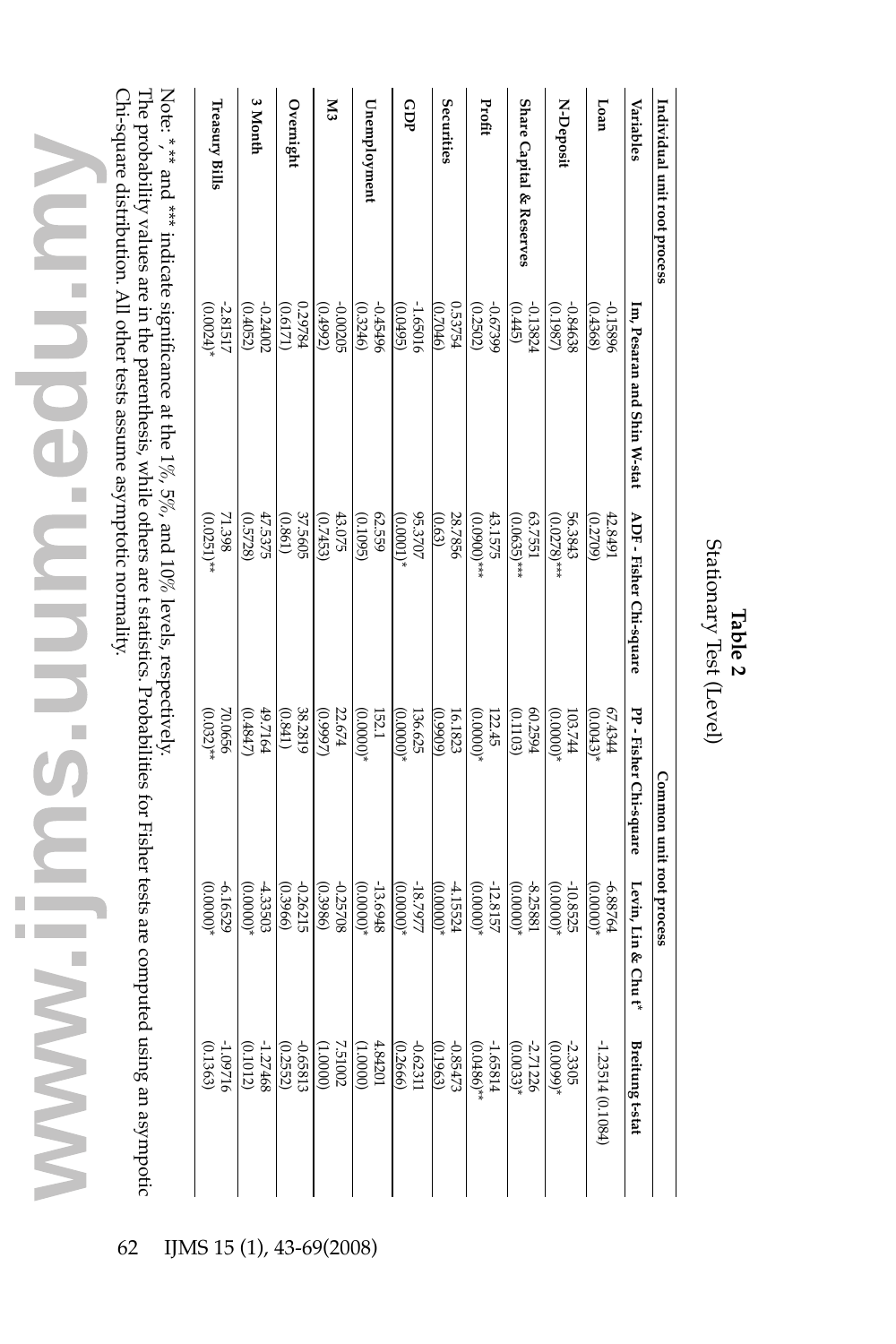significant at level stage for unit root test that is loan, non-deposit, share capital and reserves, profit, securities, GDP, unemployment, three month interbank rate, and three month treasury bills. However, variables that are not significant at level stage will be dropped from our next estimations, which are M3 and overnight interbank rate. This is to prevent from the problems of mis-specification.

### **Descriptive Analysis**

Figure 1 shows the loan-deposit ratio of commercial banks in Malaysia. The figure shows that all banks were mostly at the same ratio and only Malayan Banking Berhad in 2001 showed differently, which boosted up to 25.



**Figure 1** Trend of loan-asset ratio by banks from 1994 to 2004 **<sup>w</sup>**

63 IJMS 15 (1), 43-69 (2008)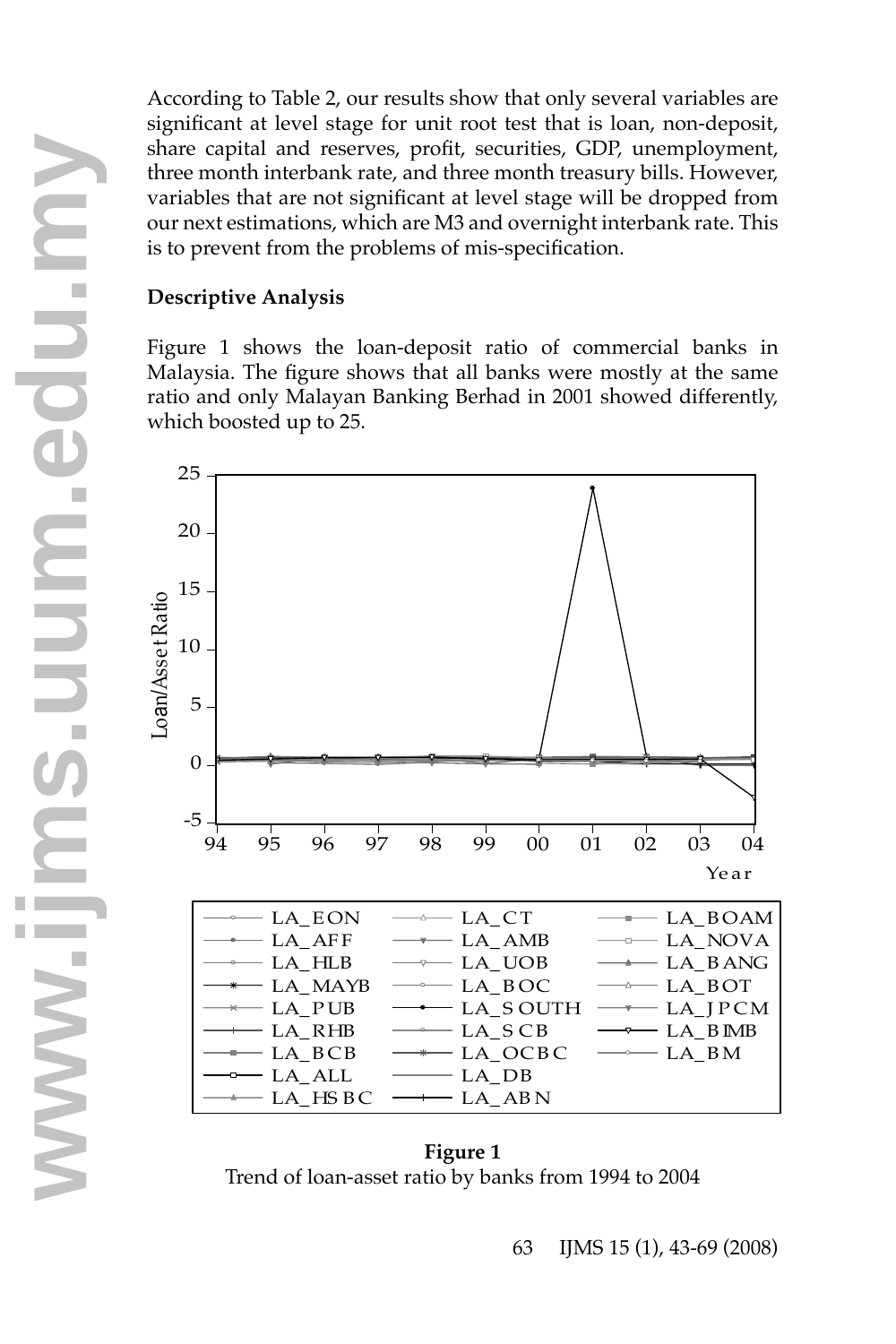Figure 2 shows the three-month interbank rate from 1994 to 2004. Obviously, the rate increased from 1994 to 1997, however after economic crisis in 1997 the rate rapidly decreased to just over 3% in 1999 and more or less than 3% until 2004. Solving of the economic crisis was the main reason behind the decline of three-month interbank rate in 1999. In addition, it could inculcate the supply of loans since the cost for borrowers were low.



**Figure 2** Trend of three-month interbank rate

From the descriptive analysis shown in Table 3, we could find out the distribution of the samples data. From our analysis, we found that the mean and median value is not equal for each variable tested. Furthermore, the skewness value was mostly is not equal to zero, for example deposit and loan are 2.778081 and 2.512297 respectively. Also from our analysis, we found that the kurtosis value is also not equal to three. Most of the values are more or less than three. The most important thing in the analysis was we proved that all the probability Furthermore, the skewness value was mostly is not equal to zero, for example deposit and loan are 2.778081 and 2.512297 respectively. Also from our analysis, we found that the kurtosis value is also not equal to three. Mos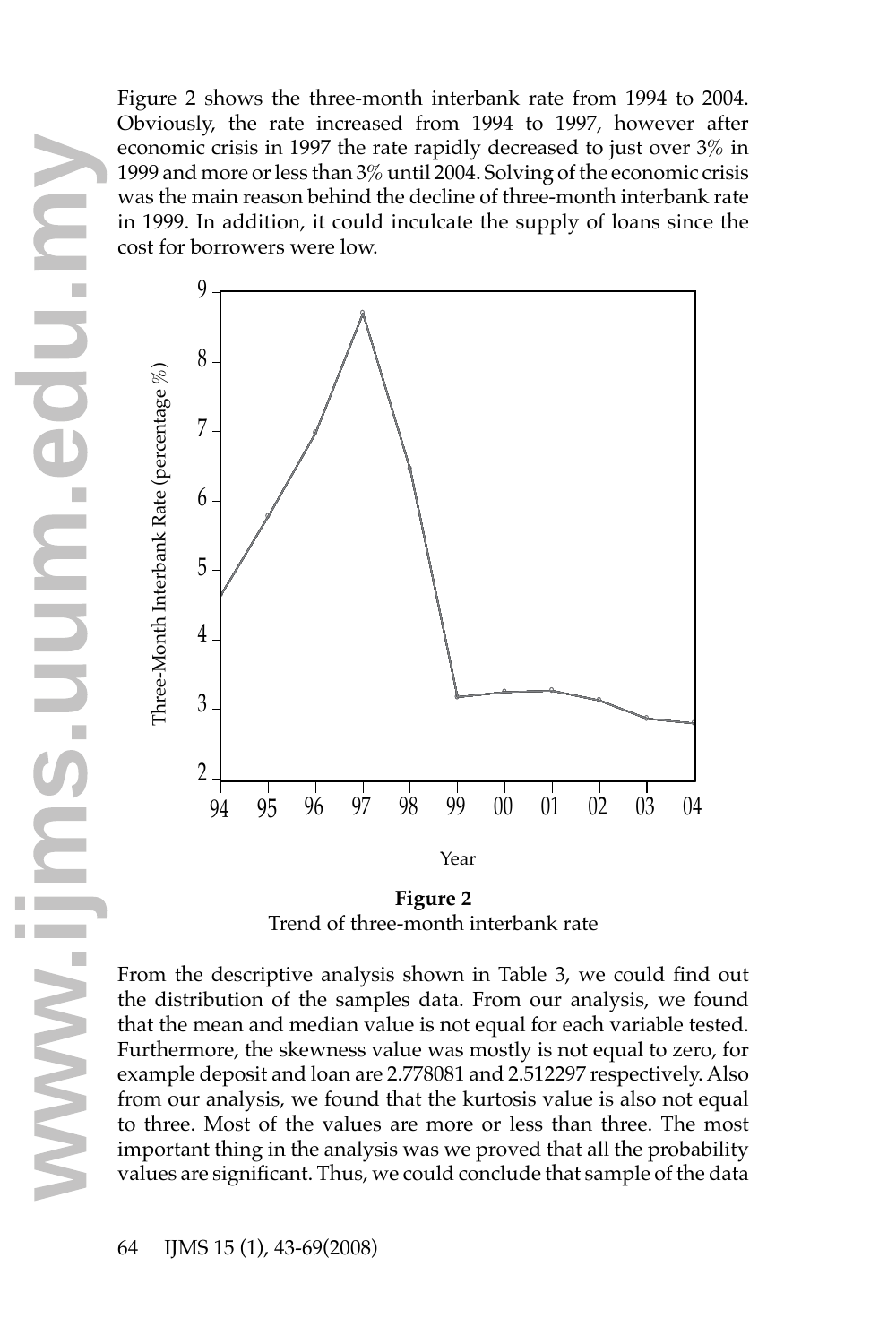Table 3<br>Descriptive Analysis Descriptive Analysis

| Non-de-<br>posit | Loan                    | capital $&$<br>Reserves<br>Share | Profit    | Securities | GDP      | Unemployment | Interbank<br>3-Month<br>Rate | 3-Month<br>Treasury<br><b>Bills</b> |
|------------------|-------------------------|----------------------------------|-----------|------------|----------|--------------|------------------------------|-------------------------------------|
| Mean             | 411.2<br>857            | 1244515                          | 1427519   | 303701.5   | 356544.8 | $1.02E + 11$ | 3.057143                     | 4.953                               |
| Median           | 284000                  | 7422219                          | 343177.5  | 117425     | 187462   | $1.03E + 11$ | 3.1                          | 3.635                               |
| Maximum          | 7973293                 | 80160354                         | 37574104  | 14354601   | 2529118  | $1.17E+11$   | 3.9                          | 9.43                                |
| Minimum          | 20                      | 31959                            | $-184638$ | -747438    | 4        | 8.09E+10     | 2.5                          | 2.84                                |
| Std. Dev.        | 1466681                 | 14306541                         | 3743709   | 1088945    | 455235.5 | $1.10E+10$   | 0.469951                     | 2.339473                            |
| Skewness         | 78081<br>2.77           | 2.512297                         | 6.924071  | 11.45928   | 2.035694 | $-0.41212$   | 0.387586                     | 0.679673                            |
| Kurtosis         | 02802<br>$\frac{1}{11}$ | 10.30265                         | 59.53302  | 146.9435   | 7.417861 | 2.173926     | 2.121194                     | 1.920557                            |
| Jarque-Bera      | 5043<br>770.            | 618.7798                         | 38676.85  | 169074.8   | 243.6325 | 12.76662     | 10.01285                     | 31.38561                            |
| Probability      |                         |                                  |           |            |          | 0.00169      | 0.006695                     |                                     |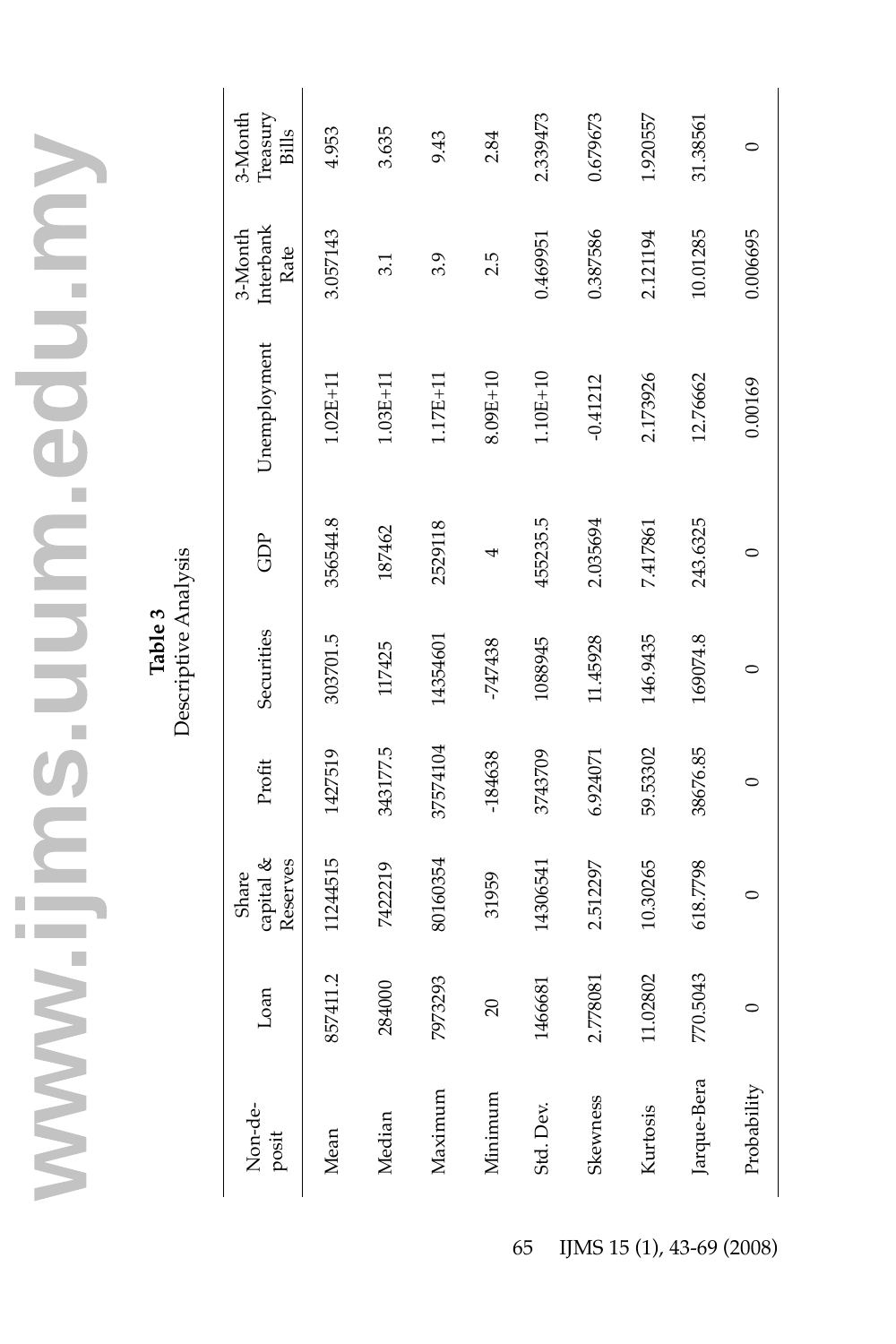is not normally distributed. Therefore, the next estimation would be more appropriate by using Generalise Least Squares method instead of Ordinary Least Squares.

### **Table 4**

The Responsive of Total Loan to Changes in Monetary Policy. Generalise Least Squares (Fixed Effects)

| Dependent variables/Independent variables | Loan                            |
|-------------------------------------------|---------------------------------|
| Deposit(1)                                | 0.875317<br>$(4.281491)^*$      |
| Share capital & reserves                  | 0.005209<br>(0.094848)          |
| Profit                                    | 1.513614<br>$(2.198545)$ **     |
| Securities                                | 1.555317<br>$(2.112524)$ **     |
| GDP(2)                                    | $-0.000116$<br>$(-11.7566)^*$   |
| Unemployment (2)                          | $-554212.4$<br>$(-2.11936)$ **  |
| 3-Month Interbank Rate                    | $-458321.8$<br>$(-1.90256)$ *** |
| 3-Month Treasury Bills                    | 382713.8<br>(0.85825)           |
| Constant                                  | $-1.19E + 08$<br>$(-7.13838)^*$ |
| Trend                                     | 1375403<br>$(8.200615)^*$       |
| Adjusted R-squared                        | 0.949852                        |
| F-statistic                               | 122.738                         |

Note: \*,\*\* and \*\*\* indicate significance at the 1%, 5% and 10% levels, respectively. The t-statistics are in the parenthesis, while others are coefficient values.

Table 4 illustrates the responsiveness of total loans (LOAN) to changes in monetary policy across 25 commercial banks in Malaysia from 1994 to 2004. It can be seen from the loan equation that bank lending does appear to be statistically and significantly related to the changes in the stance of the monetary policy. The changes in monetary policy proxy by three-month interbank rate significantly show the effect in monetary policy across 25 commercial banks in Malaysia from 1994<br>to 2004. It can be seen from the loan equation that bank lending does<br>appear to be statistically and significantly related to the changes in<br>the stance o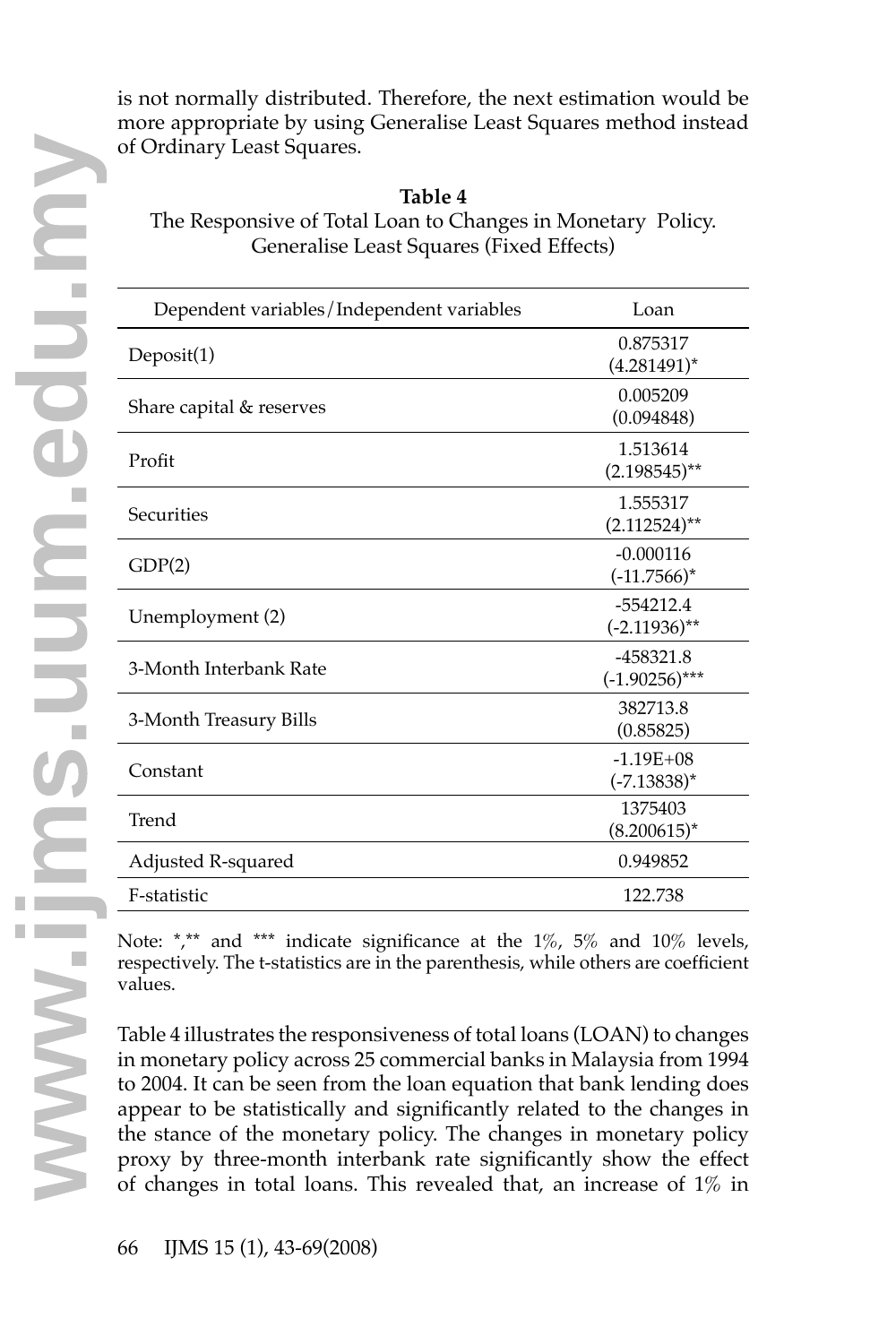interbank rate (monetary contraction) would result in a total loan decrease by 458321.8%. This suggests how the changes in monetary stance would affect the supply of loans, which is consistent with the bank-lending channel.

Additionally, the results also revealed that there is a significant positive relationship between total lending and deposits, securities, and profit, at coefficient values 0.875317, 1.555317, and 1.513614, respectively. This would suggest that banks adjust their deposits during the monetary changes. An increase in deposits will more likely inculcate the supply of loans to customers. Specifically, deposit is an obligation of the banks and it has been used as one of the sources of funds to offer more loans to customers. Therefore, it seems to be that all banks have a buffer of liquid assets to offset the monetary shock.

Furthermore, their profits also increase in the effect of the monetary stance. However, the two remaining macro variables that are output (GDP) and unemployment are statistically significantly proven at a lag two years after the monetary policy. This would suggests that changes in monetary policy could affect the supply of loans in the current period, while it would reduced output after two years at coefficient value -0.000116.

Nevertheless, the other variable is not significant including share capital and reserves, that proxy as capital requirement. This finds that the capital strength at any level cannot be proved by the changes of monetary policy. In other words, no matter how high capital ratio of banks, they do not get affected by the monetary shock from banklending channel.

### **CONCLUSIONS**

Following the approach suggested by Kashyap and Stein (1995), Kishen and Opiela (2000) the bank balance sheet was used to estimate the response of bank lending to changes in the monetary policy stance between 1994 and 2004. From the estimations it was found that there was evidence on the bank-lending channel in the case of Malaysia. This means that any changes in monetary policy, for example a change in the interbank rate, would affect supply of loans in the current year. This result can directly answer the first research question that was highlighted. In the interbank rate, would affect supply of loans in the current year.<br>This result can directly answer the first research question that was<br>highlighted.<br>In addition, the existence of a bank-lending channel shows that any

In addition, the existence of a bank-lending channel shows that any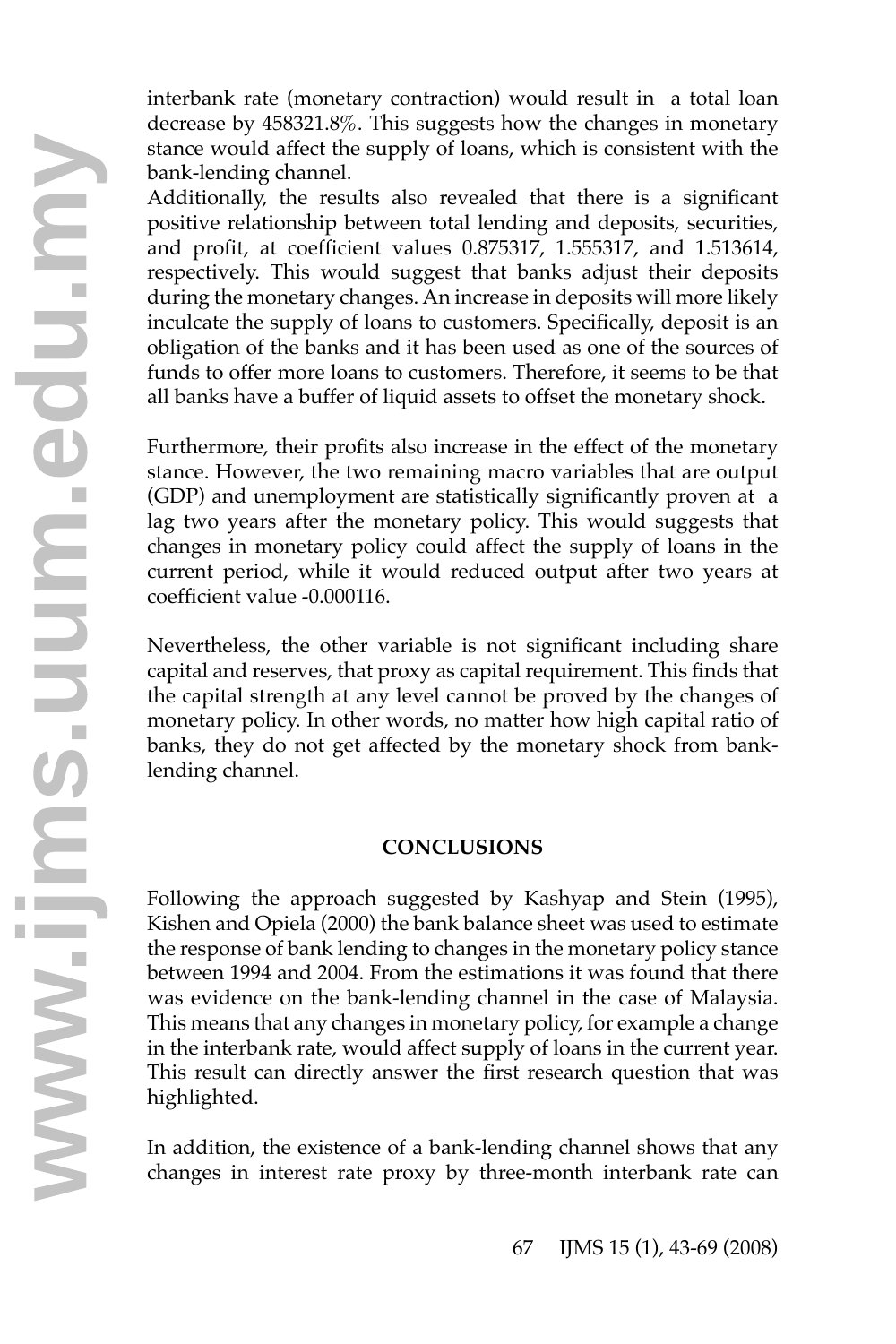influence loan supply and it would affect the other portfolios such as deposit, profit, and securities in a positive relationship. An increase in these three variables would increase the supply of loans that can function as sources of funds. The monetary stance also affects the securities holding by banks in order to get a buffer of funds. These findings show that it was successfully proven that monetary stance can give a positive effect to the bank portfolio.

Nevertheless, we had failed to prove the capital requirement as the component that maybe taken into account in order to prove whether bank with well capitalised or under capitalised would reflect more the monetary policy shock. Therefore, it is concluded that the capital requirement in Malaysia is not a factor that may influence the performance of the bank lending, reflected by the changes of monetary policy.

A policy implication that could be concluded from this paper is that there exists a bank-lending channel in the case of Malaysia. This means that our monetary policy could not only affect the liabilities side, but also the assets side. Thus, as policy makers, they can use the monetary policy in order to change the supply of loans to overcome the recession and inflation in the economy. We could also keep in mind that monetary policy could not only be regulated by money as intermediation targets, but also as interest rates.

### **END NOTE**

The term number of degrees of freedom means the total number of observations in the sample  $(= n)$  less the number of independent (linear) constraints or restrictions put on them. In other words, for the k variable model it will have  $n - k$  df. The general rule is this:  $df = n$ – number of parameters estimated.

### **REFERENCES**

- Altunbas T., Fazylovn, O., & Molyneux, P. (2002). Evidence on the bank lending channel in Europe, *Journal of Banking and Finance*, *26*, 2093-2110.
- Bernanke, B., & Blinder, A. S. (1992). The federal funds rate and the channel of monetary transmission, *American Economic Review*, *82*, 901-921. 26, 2093-2110.<br>Bernanke, B., & Blinder, A. S. (1992). The federal fund<br>channel of monetary transmission, *American Eco*<br> $82$ , 901-921.<br>Bernanke, B., & Blinder, A. S. (1988) Credit, money<br>demand, *American Economic Review*,
	- Bernanke, B., & Blinder, A. S. (1988) Credit, money and aggregate